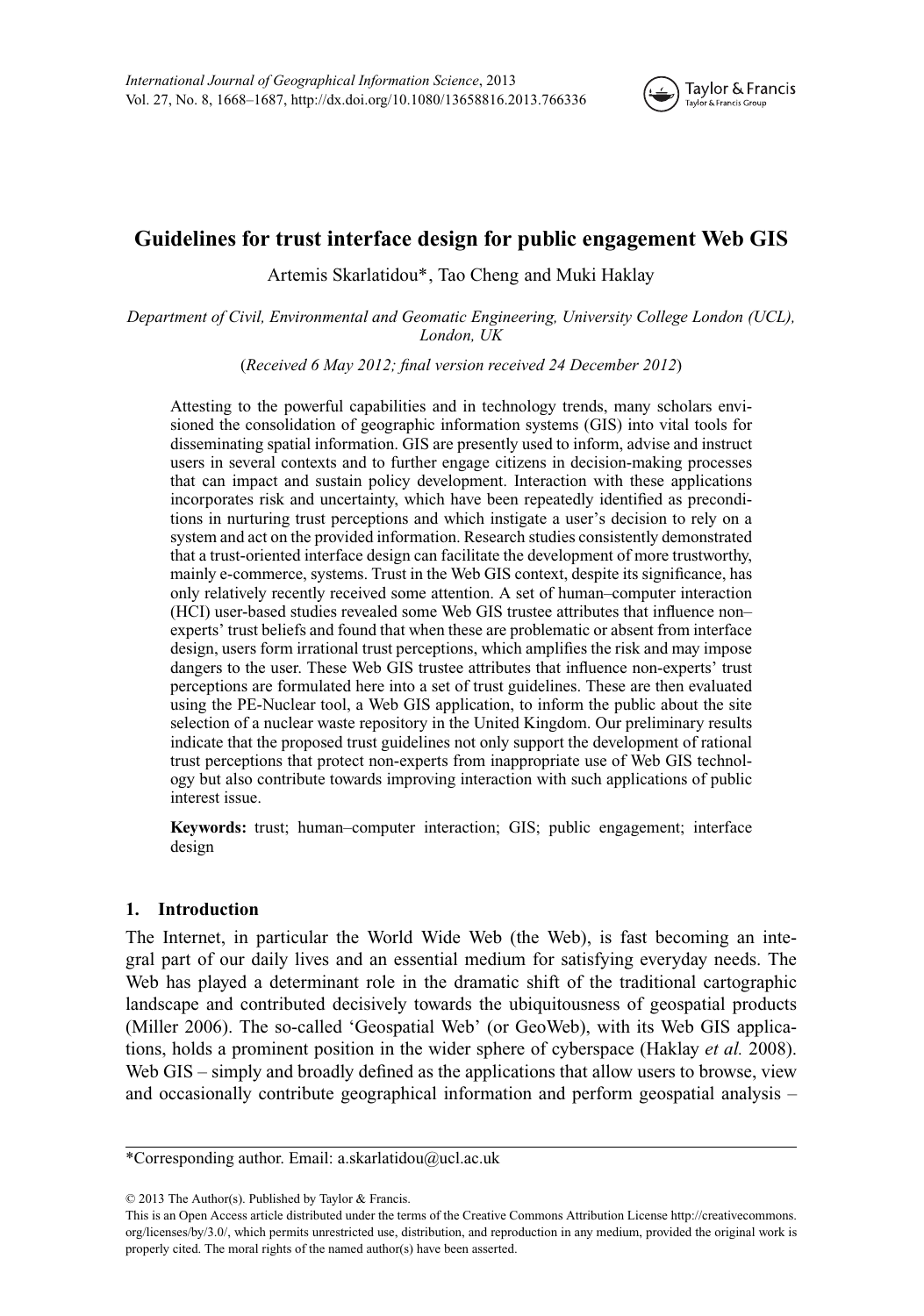are routinely used in several contexts, from map mash-ups incorporated into a thematic diversity of Websites (Haklay *et al.* 2008), and public mapping applications (e.g. Google Maps) to support way finding tasks, to more advanced Web GIS applications that support different levels of public engagement in governmental decision making.

Scholars in the Public Participation GIS field have demonstrated that GIS (e.g. Carver 2001, Sieber 2006) and Web GIS (e.g. Steinmann *et al.* 2005) can facilitate and potentially enhance public engagement and participation in spatially related problems. Within this context, indicative examples, although we acknowledge that in their majority exemplify one-way communication, include The UK Environment Agency's What's In Your Back Yard (WIYBY) application,<sup>1</sup> which provides information about a range of environmental issues; UK Department of Environment, Food and Rural Affairs (DEFRA) England Noise Mapping, $<sup>2</sup>$  which provides access to model output of urban noise; Health Profiles</sup> provided by the UK Association of Public Health Observatories<sup>3</sup>; London Metropolitan Police Crime Mapping,<sup>4</sup> which notably crashed on its launch date due to an unexpected level of demand (i.e. 18 million hits*/*h) (Travis and Mulholland 2011). Undoubtedly, Web GIS have fast become major tools for the dissemination of spatial information that inform, advise and instruct users. This information and the tools that are used to make it publicly available should be usable, rational, but also trusted (Coleman and Gotze 2001, Wong and Chua 2001, Fogg 2003).

Risk and uncertainty are trust preconditions (Chopra and Wallace 2003) that are inherent to specific contexts of Web GIS use (e.g. environmental decision making), and therefore to situations in which a wrong decision to trust a Web GIS application and the information that it incorporates may have severe consequences to a user's health and financial status (e.g. incorrect assessment of flood risk which may lead into buying an inappropriate home insurance). Risk and uncertainty are further increased due to end users' limited or lack of GIS knowledge and expertise (Unwin 2005). Non-expert users may not be knowledgeable in assessing GIS or spatial data handling and accuracy issues or in assessing the correct implementation of cartographic design principles (e.g. scales and projections), which may tamper the map content with the occasional intention to misinform users (Monmonier 1996). Web GIS applications can now be created by developers who have the enthusiasm and technical knowledge (e.g. API development skills) but who at the same time lack the essential cartographic and GIS skills. Consequently, relying on the skill of the developer alone amplifies the risk and further escalates this problem. In addition, a large and growing number of studies demonstrate that there are non-expert users who have difficulty in using Web GIS applications due to specialised functionality that increases interface complexity. This differentiates Web GIS interaction from the conventional online browsing experience (Steinmann *et al.* 2004), but also these additional usability interaction barriers may further impact trust.

People's trust perceptions of electronic online environments influence their intentions to engage, use and accept these systems, enhance cooperative behaviour and influence the perceived user experience (Shneiderman 2000, Egger 2001, Fogg 2003). Thus, it is not surprising that, within the online context, trust has been the subject of extensive research. Studies, mainly in the e-commerce domain, have demonstrated the impact of specific trust guidelines in the design of more trustworthy systems (Shneiderman 2000, Fogg 2003). While these guidelines are useful for the e-commerce context, previous studies demonstrated that Web GIS have distinct user aspects, including the interaction with the GIS component, that influence non-experts' trust perceptions (Skarlatidou *et al.* 2010a, 2011a, 2011c).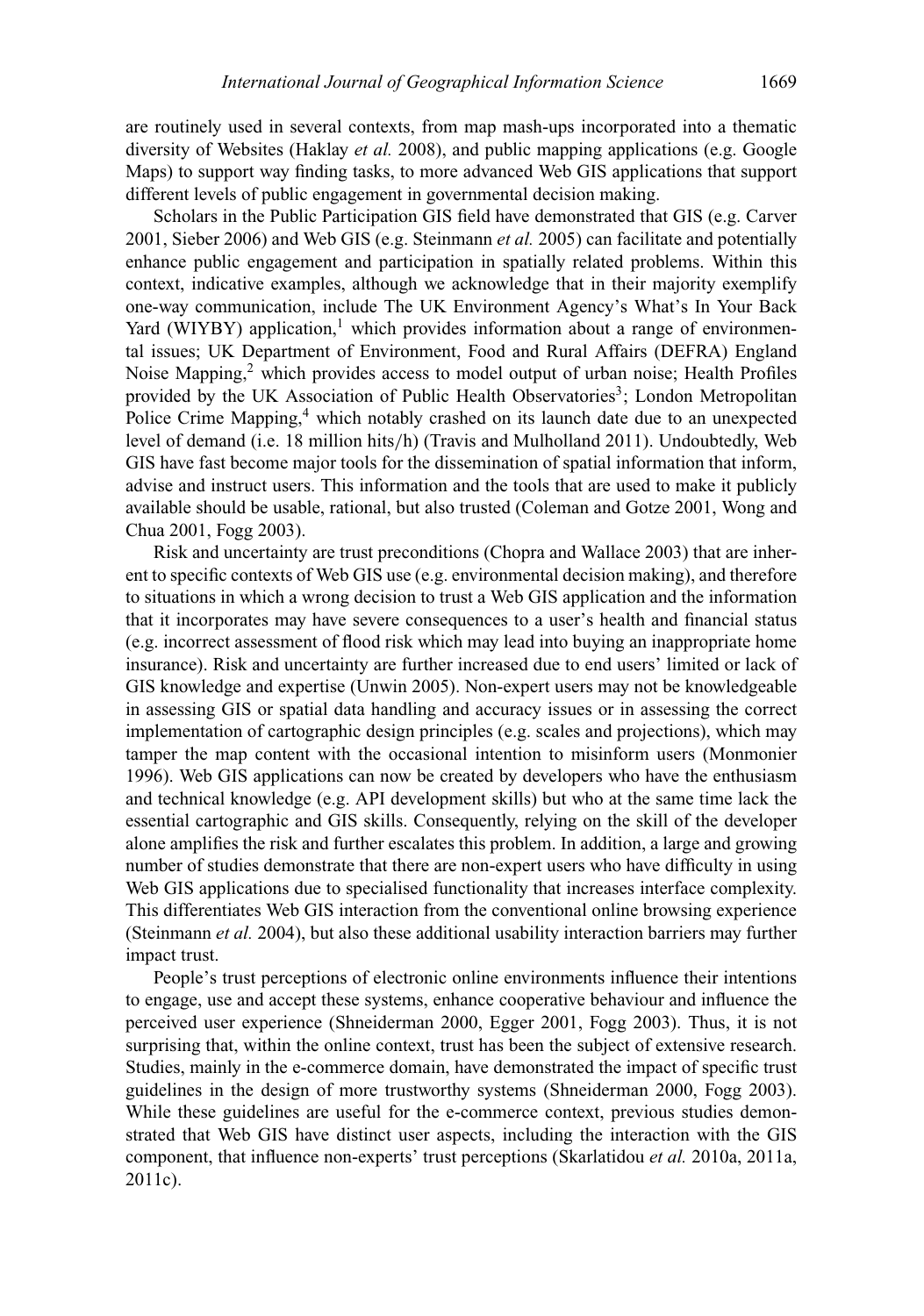This article introduces a set of trust guidelines to improve trust in Web GIS. We start with a brief overview of online trust and its components and then briefly review a set of studies that revealed the Web GIS trustee attributes that influence non-experts' trust perceptions. These trustee attributes are used to formulate the trust guidelines presented in Section 3. Section 4 discusses the procedural framework of the evaluation experiment, and Section 5 presents the preliminary evaluation results, which show that the guidelines can assist non-experts in the development of rational trust perceptions when they interact with Web GIS. Section 6 concludes with a discussion of the findings and suggestions for future trust-based research in Web GIS.

# **2. Background: online trust and trustee attributes**

Trust has been a subject of research in several disciplines and, as such, various trust definitions exist (Shapiro 1987). Despite the lack of a commonly agreed definition, specific trust components exist in any trusting relationship, which are illustrated in Figure 1. Any trusting relationship involves always two parts: a *trustor* and a *trustee* (Grabner-Kräuter and Kaluscha 2003). The trustor is a person, while the trustee may take the form of another human collaborator, an organisation or a computerised system, since humans respond socially to technology (Lee and See 2002, Fogg 2003). These two parts interact in such a way that the trustor is *willing to depend* on the trustee, with the confidence that the trustee will act on the trustor's best interests (Kini and Choobineh 1998). This 'willingness to depend' is the first trust precondition; if the trustor is not willing to rely on the trustee, then there is no reason to develop trust perceptions or there is distrust, a concept with different implications. *Risk* and *uncertainty* are also trust preconditions, as *Trust is only needed, and actually flourishes, in an environment that is uncertain and risky* (Wang and Emurian 2005, p. 111). The trustor's decision to trust and thus depend on the trustee is influenced by the trustor's *propensity to trust* and the trustor's *trusting beliefs* (cognitive



Figure 1. Trust and online trust components (Skarlatidou *et al.* 2011a).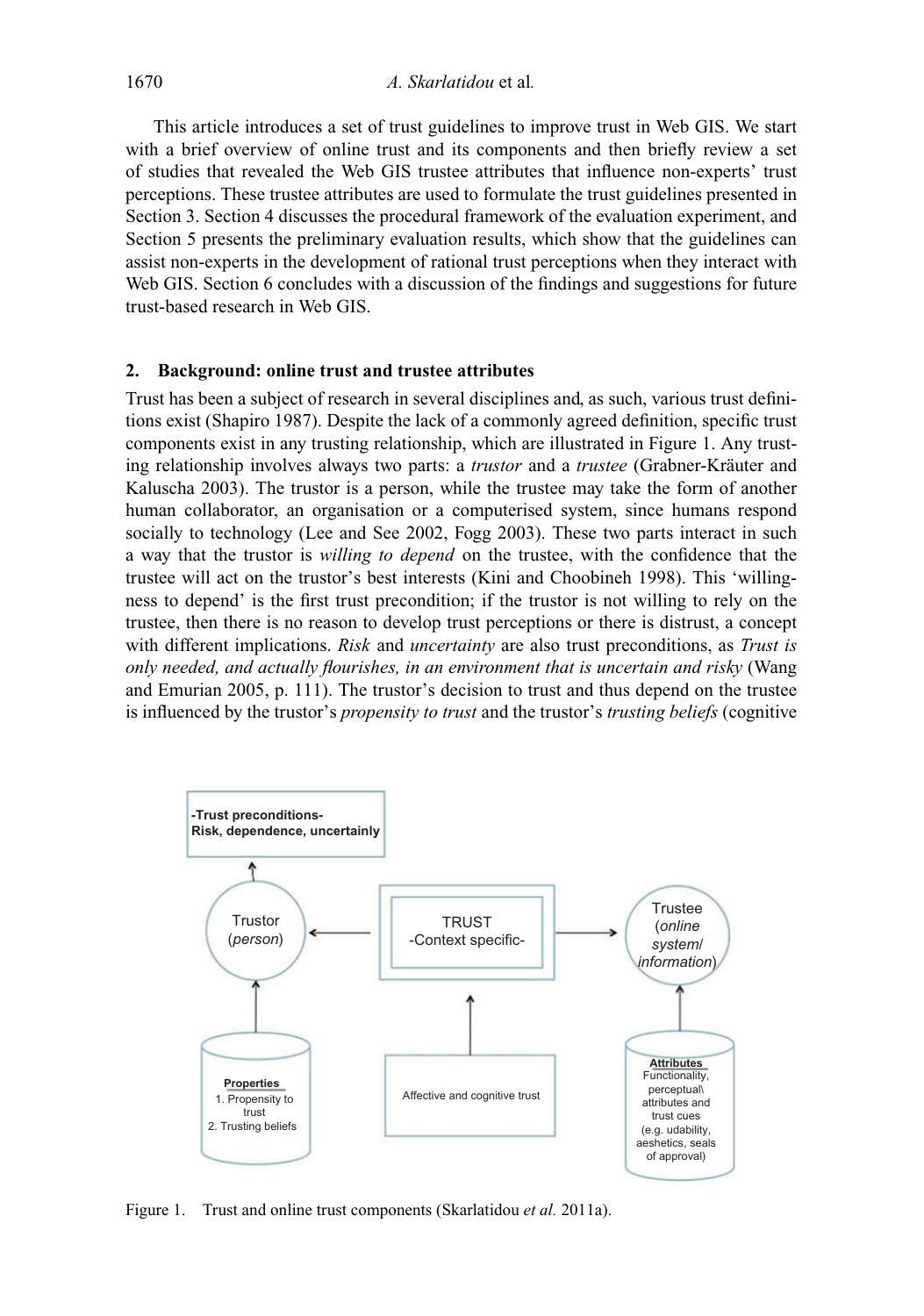and affective) of the trustee. Trusting beliefs are influenced by the *trustee attributes* (e.g. the trustor's integrity and honesty if the trustor is another human collaborator).

The trustee attributes may vary according to the identity of the trustee (e.g. is the trustee a relative, a friend or a computerised system?). Particularly with respect to online trust, research in the discipline of human–computer interaction (HCI), which is *concerned with the design, evaluation and implementation of interactive computing systems for human use and with the study of major phenomena surrounding them* (Hewett *et al*. 1992, p. 6), has found that understanding the trustee attributes of a system that influence the trustor's trust perceptions can facilitate the design process of more trustworthy systems (Fung and Lee 1999, McKnight *et al.* 2002, Chopra and Wallace 2003, Fogg 2003, Grabner-Kräuter and Kaluscha 2003).

The trustee attributes described in the online trust literature can be differentiated between *perceptual* and *functional*. The former refers to the source and its reputation, and the latter is associated with evidence collected through interaction with the trustee and assessment of its quality (e.g. its aesthetics and usability). It should be noted that we use the term 'functional' because this category includes attributes that could be designed in such ways that improve interaction with the application (e.g. improving beauty through simplicity). A trust-oriented interface design aims at improving these attributes and also proposes the use of trust cues. Trust interface designs have been previously summarised in different sets of e-commerce trust guidelines such as those developed by Egger (2001), Fogg (2003) and Wang and Emurian (2005). Indicatively, Wang and Emurian's (2005) four-dimensional model proposes guidelines such as the use of pastel and cool tones (a functional trustee attribute that refers mainly to the Website's aesthetics), usable navigation techniques (a functional trustee attribute that refers to the Website's usability) and incorporation of interface design features that create an atmosphere of social presence (trust cues such as testimonials, chat rooms, blogs and forums).

In the Web GIS context, a set of studies recently attempted to identify the trustee attributes that influence non-experts' trust perceptions following an HCI-based, inductive research approach. Firstly, the UK Environment Agency's WIYBY application and the Spatial Decision Support System (Nuclear-SDS $S^5$ ) 'Where to dispose of Britain's Nuclear Waste' provided by Leeds University were examined using the HCI inspection methods of Heuristic Evaluation and Cognitive Walkthrough (Skarlatidou *et al.* 2010a). The authors found that more than half of the general problems detected by three expert evaluators were considered as trust-related, and the majority of them were rated as critical. The detected problems unveiled the importance of specific Web GIS trustee attributes such as the use of effective menu structure and design, use of effective map colour combinations, consistency in GIS functionality and effective design and use of legends and scales that efficiently support user tasks.

The same applications were further examined using HCI empirical testing methods of Usability Testing and Cooperative Evaluation with the further involvement of 30 nonexpert users (Skarlatidou *et al*. 2010b, 2011b). These studies reveal that participants encountered significant problems while interacting with both applications, which resulted in a poor user experience (e.g. *I was unenthused by the Website* [WIYBY] *and found it a bit frustrating. Probably wouldn't use it again if could avoid it; I felt frustrated and disillusioned at the end of this* [for Nuclear-SDSS]); yet in their majority they stated that they trusted the applications (e.g. *I would trust information coming from a government Agency on principle* [for WIYBY]; *Academics are probably more trustworthy as they have a degree and I believe that the system is trustworthy* [for Nuclear-SDSS]). Despite the high influence of the perceptual attributes in the formation of overall trust perceptions,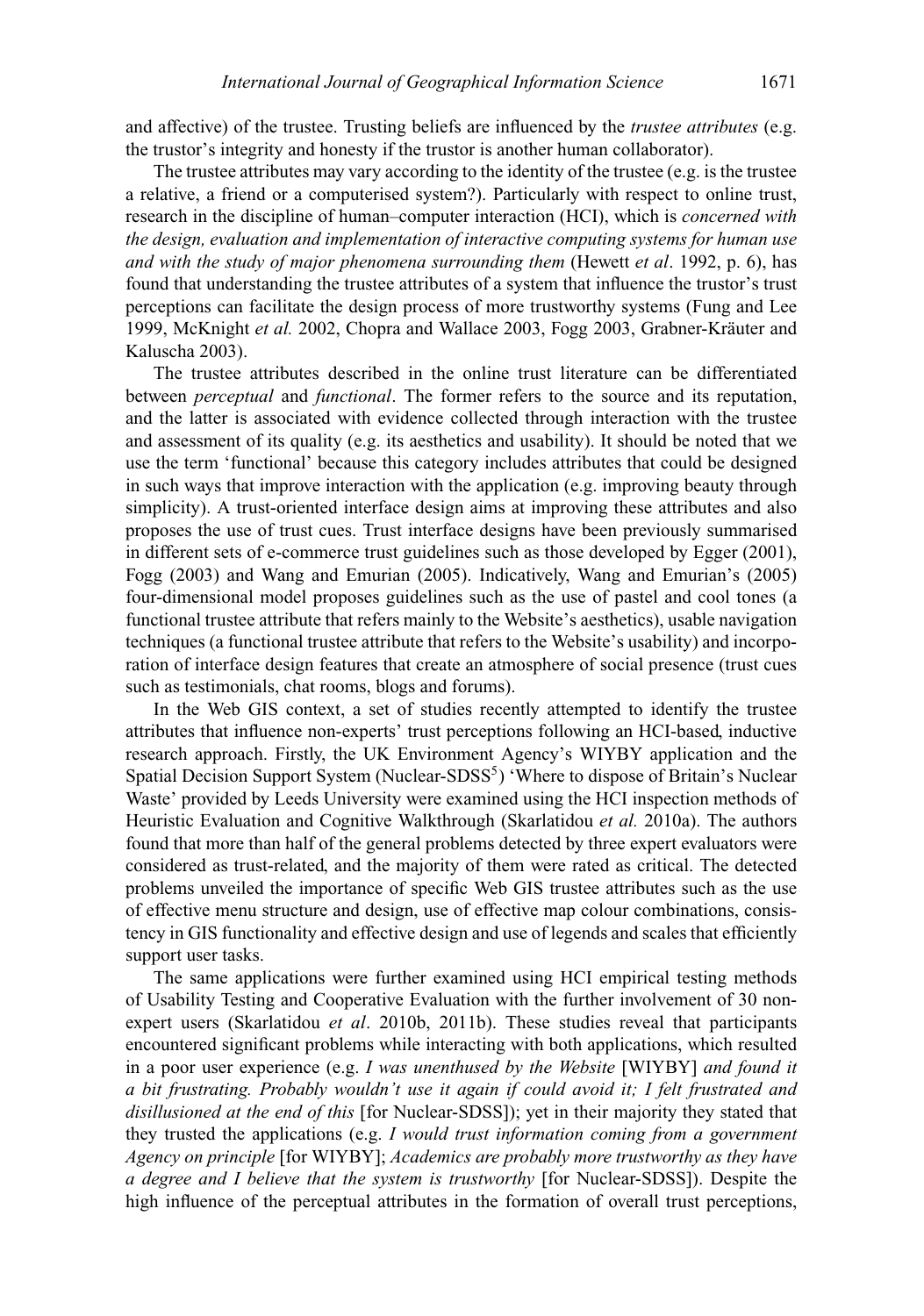participants provided recommendations as to how specific trustee attributes should be designed to improve their trust (e.g. use of big map sizes; use of effective colour combinations to support effective map interpretation; provision of high quality and effective legends; incorporation of trust cues such as logos visible on all pages, map tutorials, blogs and external links).

To clarify the design implications of specific trustee attributes (i.e. map size, colours, scales, legends, map tutorials, use of logos and provision of data information), Skarlatidou *et al*. (2011c) carried out a set of additional experiments that further involved the London Air Quality Network (LAQN<sup>6</sup>), London Profiler ( $LP<sup>7</sup>$ ) and England Noise Mapping  $(ENM<sup>2</sup>)$  applications. It was found that non-expert participants completely ignored important trust cues (e.g. metadata) and they formed their trust perceptions purely based on interface design elements. This finding is supported by the fact that although the LAQN application updates data every two hours from monitoring sites, an important cognitive trust cue, this information was missed by participants due to ineffective design in communicating data issues. Instead, the participants showed greater levels of trust towards the LP application where the design of specific trustee attributes (e.g. map size, colours and legend) improved trustworthiness despite the fact that the data were not updated beyond the original design of the application. Amongst several recommendations, the authors suggest the use of distinct colour combinations (e.g. a red*/*blue*/*green colour scheme) that comply with basic cartographic design principles and a map size larger than  $400 \times 600$  pixels, which improves readability and confidence in map interpretation and trust (as opposed to an orange*/*brown colour scheme and smaller map size which reduce trust).

To summarise, Web GIS trust investigations unveil the existence of specific trustee attributes that influence non-experts' trust perceptions, and suggest that when these are problematic, 'hidden' or completely absent from the interface design, non-experts tend to form rather irrational trust perceptions based on the application provider's identity or based on interface design features. These trustee attributes set the foundations for the development of a set of Web GIS trust interface design guidelines, which are discussed in Section 3. It should be noted that the proposed trust guidelines focus only on the trustee attributes that non-expert users thought are important for the formation of their trust perceptions and they derived from mainly the environmental Web GIS context.

# **3. Trust guidelines**

Wang and Emurian's (2005) trust model for e-commerce is modified to accommodate the proposed Web GIS trust guidelines. The trust guidelines are organised into five design dimensions, namely, graphic, content, structure, functionality and trust cue designs. As Web GIS applications are usually integrated within Websites of a broader context and interest, the first four design dimensions propose trust guidelines separately for the Website's user interface (UI) (Appendix, Table A1) and the GIS component (Appendix, Table A2). The trust cue design dimension incorporates guidelines with respect to additional interface design elements that can be incorporated in Web GIS to improve trust.

#### *3.1. Graphic design*

The graphic design dimension aims at improving the graphic design quality of the UI and GIS visualisations with respect to the trustee attributes that evidently influence nonexperts' trust perceptions, such as colour combinations and map size. Specifically, these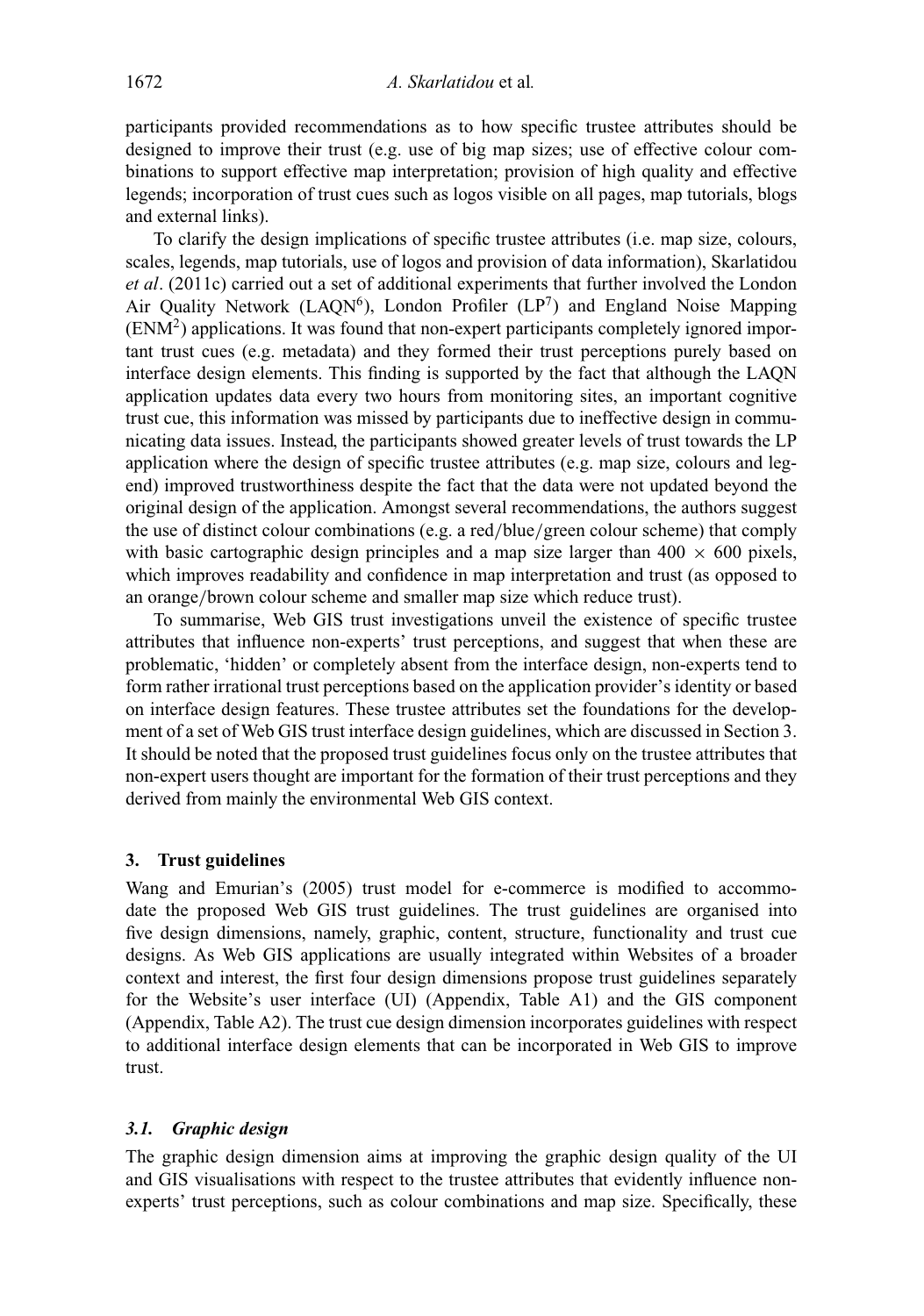trust guidelines for the UI propose the use of high-quality professional graphics and also suggest that the visualisation of interface design elements should be consistent throughout the different pages of the Website. Moreover, this dimension proposes the compliance of UI design elements with Internet standards and familiar online visualisations (e.g. colour code expectations for visited links). As the GIS component adds to the complexity of these interfaces, it is essential that other UI design elements are developed considering users' prior experience with other online environments.

The graphic design guidelines for the GIS component suggest that map features and legends should be clearly communicated and that map results should stand out from base maps, while base maps should be of high quality at all provided scales and relevant to the application's context. The size of the map should be larger than  $400 \times 600$  pixels, as a small map size reduces the amount of information on screen, easily giving the impression that the operator is trying to 'hide' information that further influences trust. Colour combinations should be effective so that users can interpret maps effortlessly, and to achieve this the guidelines propose the use of distinct colour combinations (e.g. red*/*blue*/*green) or alternatively the use of shades of blue, which is the second most trusted and the most preferred mapping colour combination in the study conducted by Skarlatidou *et al*. (2011c).

### *3.2. Structure design*

The structure design dimension aims at improving the structure of the provided information to simplify navigation and promote the system's perceived transparency. The UI trust guidelines of this dimension (Table A1) suggest that information should be grouped effectively and well-structured menus should be provided for its easy identification. Textual information should be grouped effectively using headings and subheadings; hyperlinks should be used to improve the accessibility of information located on different pages. The provision of a menu item to link to the GIS component is essential to ensure that users can easily locate it; this is a feature frequently ignored by most developers.

The structure design guidelines for the GIS component (Table A2) focus on improving the trustee attributes that influence the structure of the spatial component. The guidelines propose that a legend should be always provided, even for maps considered to be simple. The legend should not block the map, hiding spatial features and giving the impression that information is intentionally 'hidden'. Finally, if the application supports user input in the form of spatial queries, then the search box should be immediately visible from the map page (ideally it should be located next to the map).

### *3.3. Content design*

The accuracy and reliability of information are important in the formation of trust perceptions, yet non-experts do not always have the knowledge to assess these elements. This design dimension aims at improving specific trustee attributes, such as vocabulary used, scales provided and provision of information about data issues (Table A1), and consequently support non-experts' trust assessments with respect to the application's information content through interface design. Before presenting these guidelines, it should be noted that *problem expertise is different from computer tool expertise* (Nyerges 1993, p. 38), thus user expertise in the particular domain should be considered as a separate human factor from GIS expertise in influencing the application's information content. It is essential to trust that vocabulary should be easy to understand (considering users' needs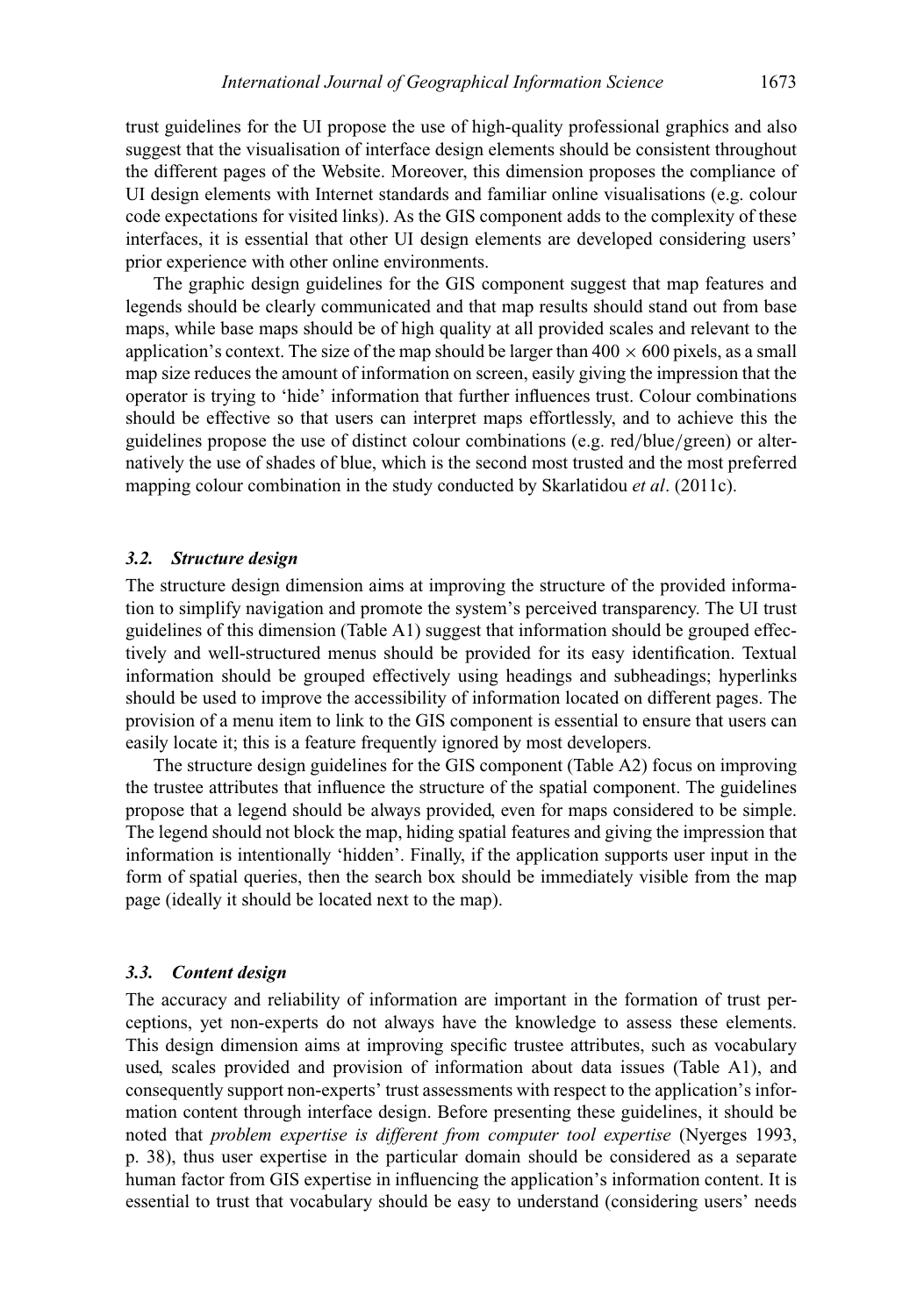and expectations in the specific domain) while explanations should be provided for technical and scientific terminology. Guidance and documentation explaining the application's tasks and functionality should be also provided for GIS non-experts and novice system users and error messages should be communicated in non-technical terms. In addition, the information content should satisfy the needs of novice system users but also the needs of users who use the system regularly and who, as a result of the learning curve, may develop additional needs and trust-related concerns. These should be addressed or trust may be reduced and, even worst, broken. Finally, it is essential and directly linked to trust that the information is frequently updated.

The guidelines for the GIS component in this category (Table A2) propose that information explaining map construction should be always provided; this is an important trust cue particularly when the application is used on a regular or frequent basis. Instructions and tutorials for the GIS component and provision of information about map features are also essential. Information about data issues should be also provided and should be directly visible on the map page (ideally below the map). Scale and generalisation influence ease and confidence in map interpretation and subsequently trust; according to previous trust findings, more than four scales should be provided and generalisation should not influence the required and expected level of detail and accuracy and should not complicate map interpretation.

# *3.4. Functionality design*

The functionality design dimension includes guidelines that mainly focus on improving GIS functionality-related trustee attributes that influence non-experts' trust perceptions. While the application may provide various interactivity options and functions, these highly depend on contextual factors. Thus, apart from basic elements found to influence trust, such as fixing 'broken links' and 'not found pages', we do not provide further guidance on UI functionality with respect to trust, as the focus of this article is on the Web GIS trustee attributes that influence trust.

These guidelines suggest that GIS functionality should be consistent (at all scales), unique (do not provide more than one tool for the same functionality) and support task completion according to users' needs in the particular context. Functions should be predictable (i.e. tools should function as users expect) to improve the overall application's predictability which was found to influence trust (Skarlatidou *et al.* 2010a, 2010b, 2011b). Map tools should be easy to recognise (e.g. users are somewhat familiar with visualisations for tools such as zoom in*/*out functionality); if a novel tool is introduced, then a tutorial or a frequently asked questions (FAQ) section should be provided to explain how the tool works. Moreover, in the case of the Web GIS component supporting advanced functionality, a cancel or undo option should be provided to help non-experts recover from errors and handle complex tasks. Finally, the application should support different Web browsers for interacting with the GIS component; otherwise, feedback should be provided to inform users and to prevent assumptions that the GIS component is not working, which may lead to loss of trust.

# *3.5. Trust cue design*

The trust cue design dimension aims to improve trust through the introduction of trustinducing features in the interface design. The proposed trust-inducing features that are incorporated in the trust cue design guidelines are summarised in Table 1.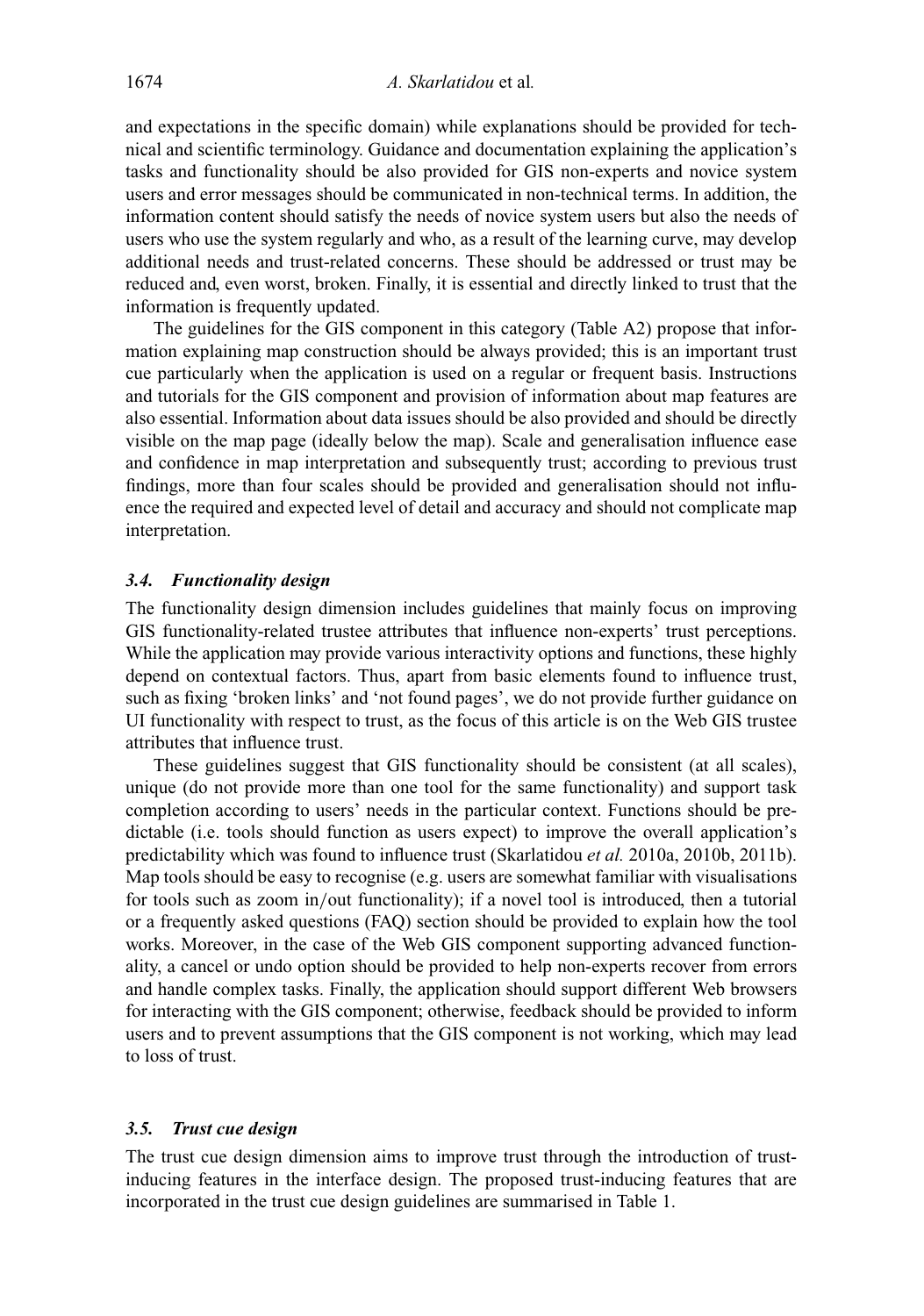Table 1. Trust cue design dimension.

| Trust cue design                                                                                                                                                                                                   |  |  |  |
|--------------------------------------------------------------------------------------------------------------------------------------------------------------------------------------------------------------------|--|--|--|
| 1. The logo of the site operator or provider should be clearly visible on all pages (including the<br>GIS component) and should be of high quality                                                                 |  |  |  |
| 2. Copyright and data issues (e.g. the data provider) of maps should be clearly visible (ideally<br>below the map)                                                                                                 |  |  |  |
| 3. Provide external links for additional information                                                                                                                                                               |  |  |  |
| 4. When external links are provided, the operators should regularly check each link provided.<br>Messages such as 'We are not responsible for the content' may decrease trust                                      |  |  |  |
| 5. Contact details should be easy to find (ideally as a menu item)                                                                                                                                                 |  |  |  |
| 6. When additional services such as the 'Sign up for flood warnings' in the WIYBY example are<br>used, it is essential to clarify how user information is treated and that it is not passed on to third<br>parties |  |  |  |
| 7. A blog that connects and creates a network of people increases trust                                                                                                                                            |  |  |  |
| 8. Information about data accuracy and how the maps were constructed is essential (ideally<br>located below the map)                                                                                               |  |  |  |
| 9. Provide a map tutorial (ideally below the map)                                                                                                                                                                  |  |  |  |

Previous studies reveal that features such as external links, blogs, information about map accuracy and data issues build and improve trust (Skarlatidou *et al.* 2010a, 2010b, 2011b). Information about data and the logos of the data providers also improve trust (Skarlatidou *et al.* 2010a). Although only a few of the non-expert participants thought that logos and branding influence their trust perceptions, their focus on perceptual attributes indicates otherwise (Skarlatidou *et al.* 2010b). Therefore, it is believed, and further supported by the evaluation results discussed in Section 5, that logos should always be existent and visible on all pages.

# **4. Evaluation of trust guidelines: the nuclear waste disposal case**

The site selection process for a nuclear waste repository in the United Kingdom provides the context for the evaluation of the proposed trust guidelines, as it incorporates increased risk and uncertainty, making trust a valid research question. Moreover, the importance of Web GIS in engaging the public in this particular case study has been previously acknowledged (Evans *et al*. 2004). Likewise, the current Nuclear Waste Management Programme (NWMP) in the United Kingdom highlights the importance of engaging the public and providing information to improve transparency and build trust (DEFRA 2008). A Web GIS application, called Public Engagement (PE)-Nuclear tool, was developed as a proof of concept prototype for the implementation and evaluation of our trust research findings. The PE-Nuclear tool provides publicly available information on nuclear waste disposal issues (Figure 2) and a Web GIS to demonstrate the site selection criteria and the spatial effects of different weighting strategies (Figure 3).

Due to restrictions on the PE-Nuclear tool's development set by the Nuclear Decommissioning Authority (NDA), the geographical area of Cambridgeshire was chosen to illustrate the site selection process. However, it should be noted that a governmental decision has never been made proposing Cambridgeshire as a suitable area to host the repository, and the community has not expressed an interest in hosting the facility. Moreover, it should be further noted that the information content (i.e. the provided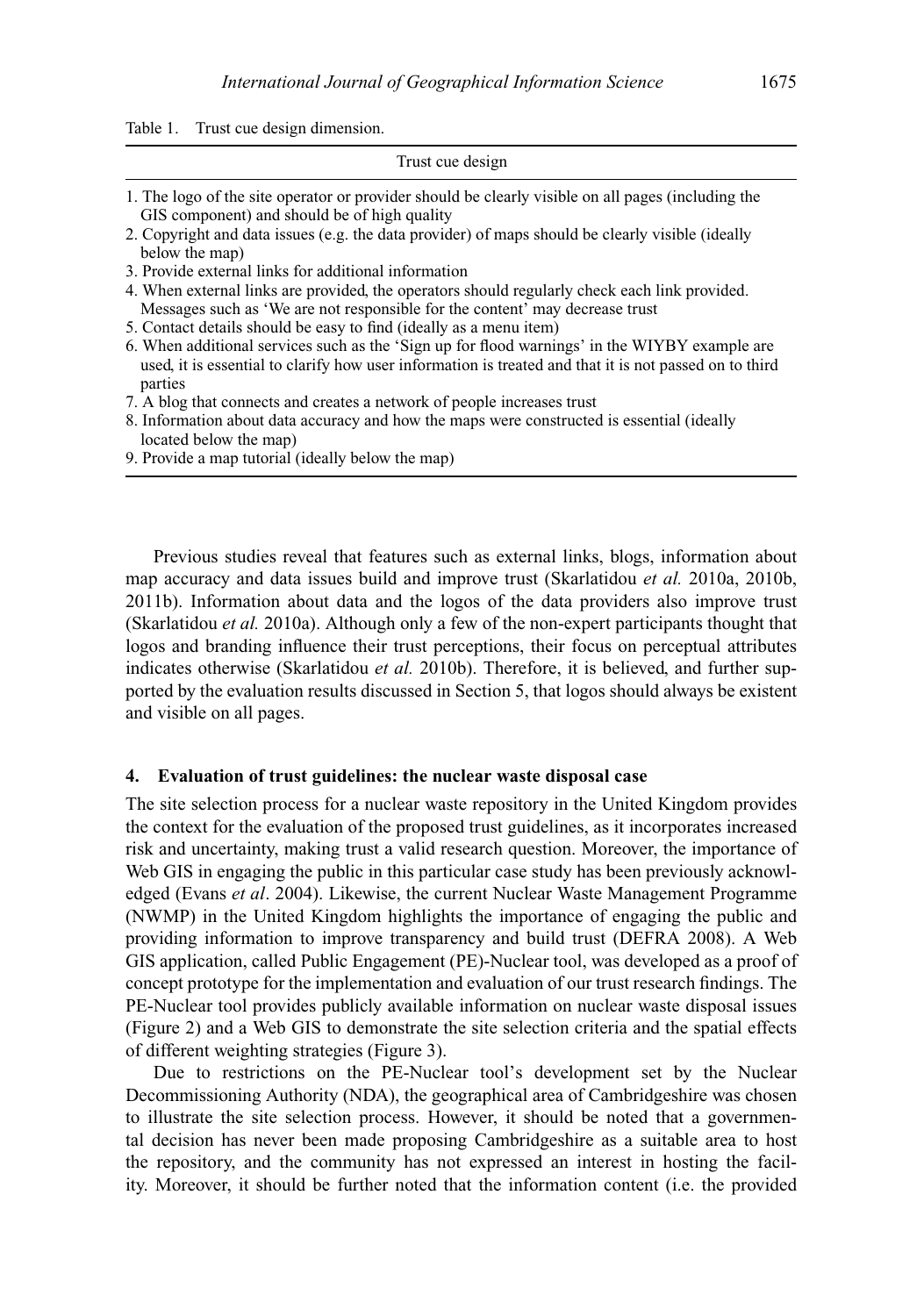

Figure 2. PE-nuclear-radioactive waste page.

information about nuclear waste, a controversial and sensitive subject which is widely discussed in the GIS and PE literature) and the structure of the PE-Nuclear tool were built using the mental models (MM) approach from the Risk Communication field (Skarlatidou *et al.* 2012). Using the MM approach the information content was designed in a way that (a) addresses lay people's needs with respect to what they want to know about nuclear waste and what information they expect to see on maps provided, (b) fills their knowledge gaps and (c) corrects their misconceptions. The information content on nuclear waste and its structure consisted of the subject of a separate evaluation which investigated its contribution in public knowledge and trust improvement. A further discussion of the information content's development is beyond the scope of this article. The rest of this section discusses the procedural framework for the evaluation of the trust guidelines.

The Web GIS trust investigations that we reviewed in Section 2 were based on existing applications, yet for the purpose of this evaluation experiment, it was essential to minimise any potential bias introduced by different interface designs and*/*or different contexts of use. To create the conditions for a controlled experiment, we first selected a set of trust guidelines from different design dimensions with respect to both the UI (e.g. information structure) and the GIS component (e.g. colours and map size). These guidelines informed the development of ten alternative interfaces of the PE-Nuclear tool. Specifically, one interface incorporated all the previously discussed trust guidelines in its interface design (Interface 1). The rest of the interfaces include the following: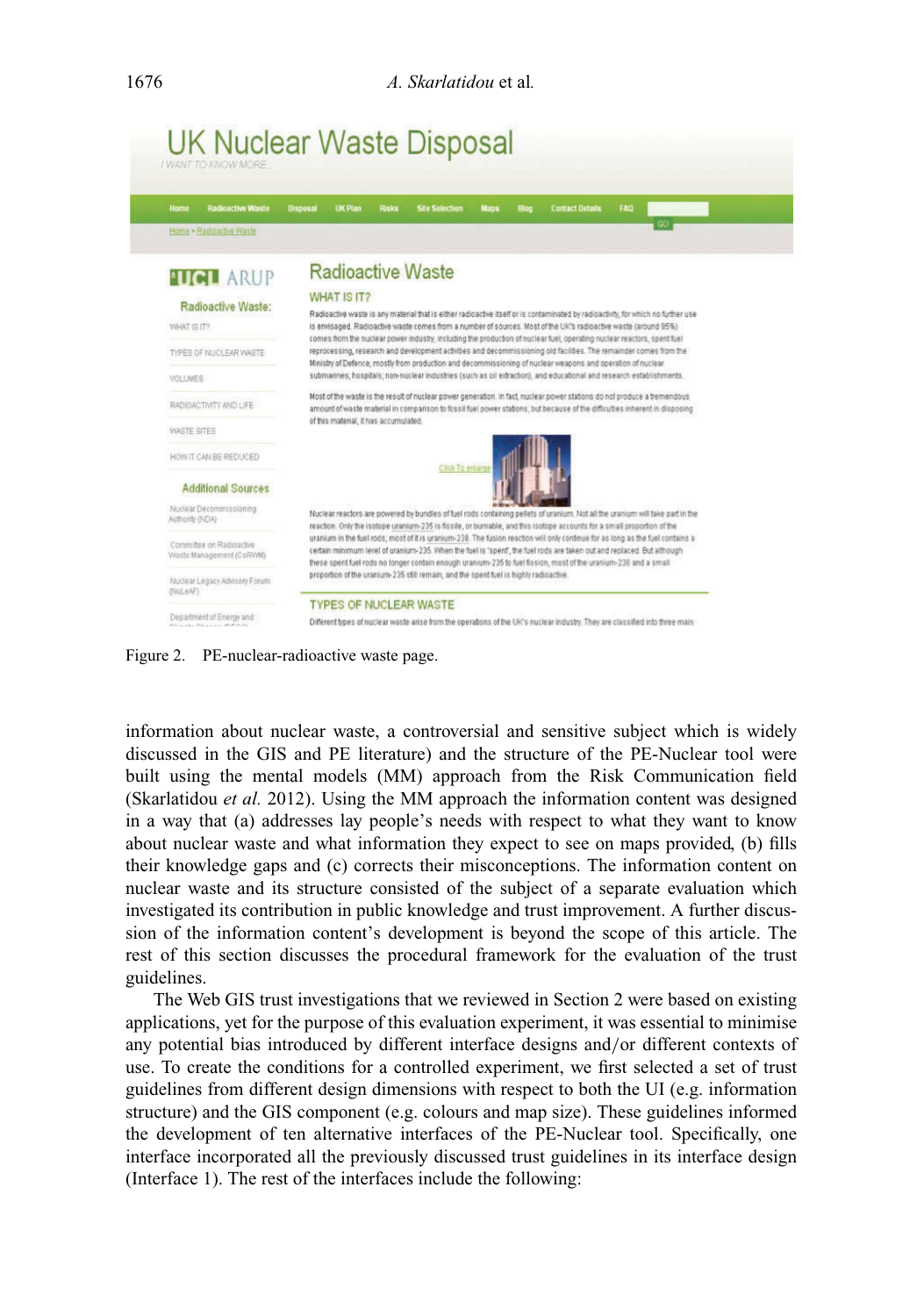![](_page_9_Figure_1.jpeg)

Figure 3. Suitable site for disposing of nuclear waste in Cambridgeshire.

- **Interface 2**: Provides different information structure (similar to Health Physics Society on Radioactive Waste Disposal Website<sup>8</sup>).
- **Interface 3:** Without logos.
- **Interface 4:** Without a blog and external links.
- **Interface 5:** Without a legend.
- **Interface 6:** Different map colour scheme. While all the other interfaces provide a map with distinct colour combinations, this interface provides a map using the orange*/*brown colour scheme, which was previously shown to be the least trusted colour combination (Skarlatidou *et al.* 2011c).
- **Interface 7:** Provides a smaller map of  $362 \times 276$  pixels, which according to previous investigations was the least trusted map size (Skarlatidou *et al*. 2011c).
- **Interface 8:** Without map tutorial.
- **Interface 9:** Incorporates all trust guidelines and further provides a static map demonstrating the suitability of Cambridgeshire to host the repository compared to other areas in the United Kingdom using geology, indices of deprivation and location of nuclear power reactors as indicative criteria.
- **Interface 10:** Without information about data issues.

The aim of this evaluation is twofold. Firstly, we aimed to investigate whether the interfaces that incorporated all trust guidelines (Interfaces 1 and 9) are the most trusted, and thus whether the trust guidelines have the potential to improve trust. Secondly, we wanted to understand whether non-expert users notice the design differences of the provided interfaces and whether this influences their trust perceptions.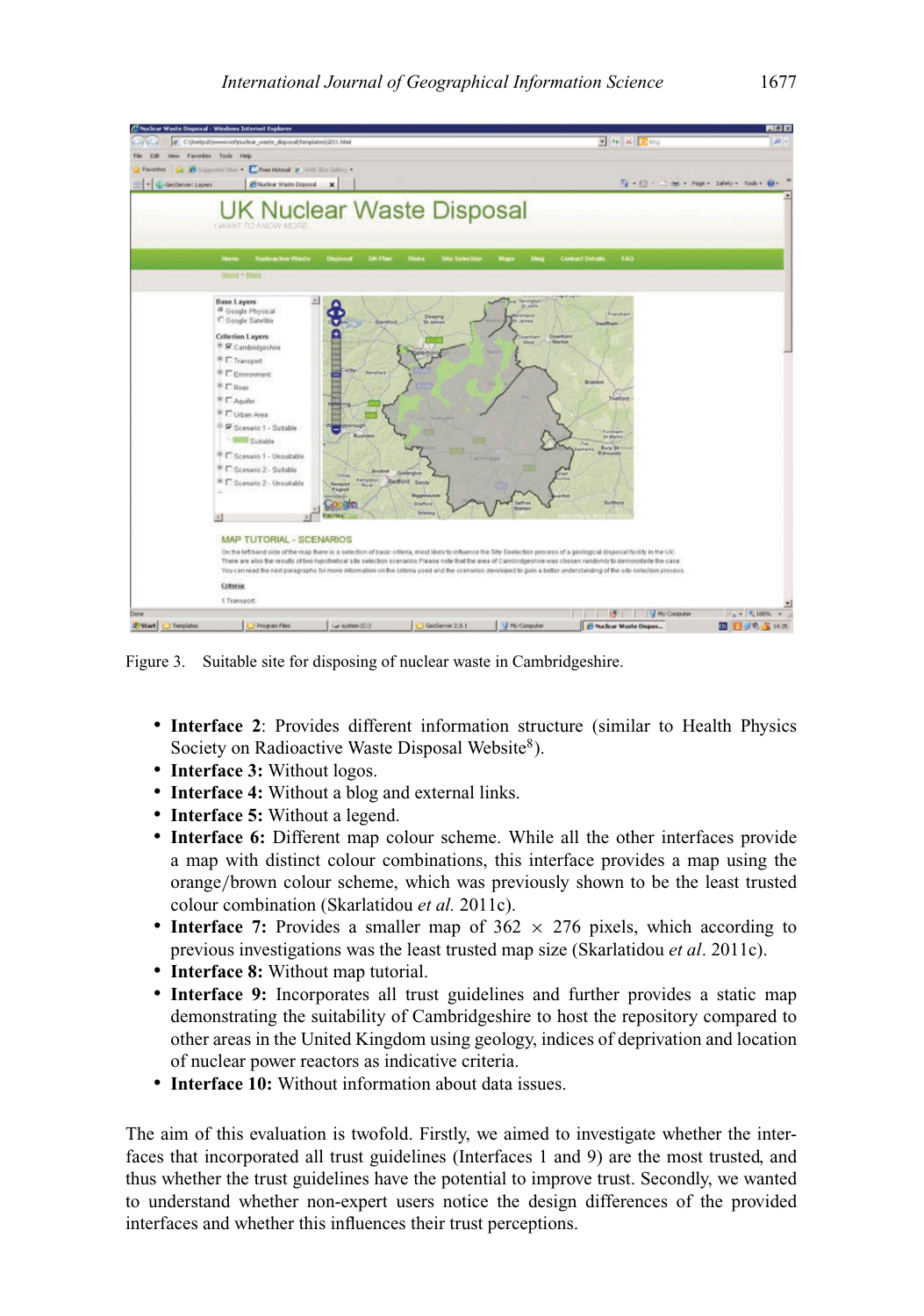| Legend item                                                                     |                                                             |                                                              |                                         |
|---------------------------------------------------------------------------------|-------------------------------------------------------------|--------------------------------------------------------------|-----------------------------------------|
| How influential is the<br>legend on your<br>decision to trust an<br>online map? | Which one of the<br>two interfaces do<br>you like the most? | Which one of the<br>two interfaces do<br>you trust the most? | Please make any<br>suggestions/comments |
| 1. Not at all<br>2. Relatively important<br>3. Very important                   | Interface 1<br>Interface 5                                  | Interface 1<br>Interface 5                                   |                                         |

Table 2. Post-test questionnaire used to evaluate trust-oriented interface design: example of legend item.

For the evaluation experiments, a desktop computer with a 24" monitor display was used and the experiments consisted of two stages (affective and cognitive trust stages). Firstly, a pre-test questionnaire was completed by all participants to gather information about their age, education level, frequency of Internet and Web mapping use and prior GIS knowledge to ensure that only non-experts participated in the study. Secondly, in the affective trust stage, the participants' affective responses to each interface were investigated. This involved showing each interface to the participants for 2 min, with a 3-min break before the next interface was shown, in order to let any emotional response subside considering that emotions have a short duration of seconds to minutes (Zimmermann *et al.* 2003). The participants were asked to indicate how much they trusted and liked each interface using a scale from 1 (don't like*/*trust) to 10 (absolutely like*/*trust). The interfaces were shown to each participant in a different order.

In the cognitive trust stage, participants were asked to interact with each interface for 10 min, as cognitive trust is knowledge-driven and is based on a search for evidence, or else assessment of the trustee attributes and 10 min was considered to be enough time for interacting with a single Web page (Riegelsberger *et al.* 2003). The interfaces at this stage were again provided in a different order amongst participants to counterbalance the effect of practice. For each new interface shown, they also had access to the previous interfaces so that they could comparatively assess them. All participants were asked to think aloud and express any trust concerns they had with respect to each interface and also to rate how much they trusted and liked each interface using a scale from 1 (don't like*/*trust) to 10 (absolutely like*/*trust). After interacting with all interfaces, the participants were asked to comment on the importance of each trust guideline. Table 2 demonstrates this question using the legend example (first column). Participants were shown the interface designed based on all guidelines (Interface 1) and the alternative interface where the specific guideline was absent, and they were asked to explain which one they prefer in terms of trust and which one they like the most (Table  $2$  – second and third columns). Finally, participants were asked to provide their suggestions and comments.

# **5. Results**

To control any potential bias introduced by the recruitment of different participants who may have different propensities to trust, we decided that the same participants should be involved in both experimental stages. This resulted in a dramatic increase in the time required to run each experiment. With each experiment being 2 h long, the number of volunteering subjects was limited. Only ten subjects finally participated in our study to ensure that the interfaces were shown in a different order to all participants at least once.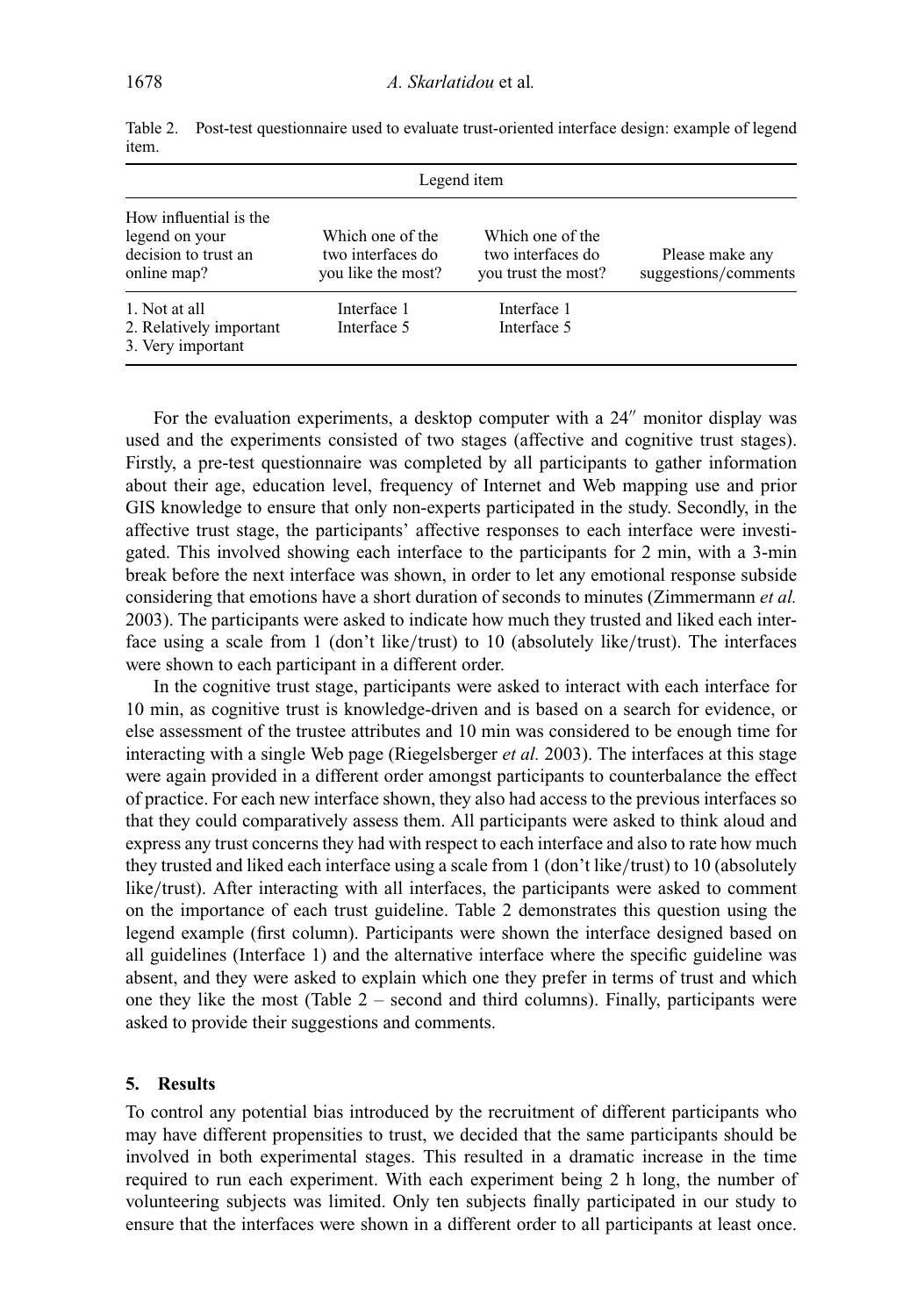Participants were mainly students from different disciplines with an age range of 19–29 (average  $= 24$ ; mode  $= 23$ ). They all used the Internet on a daily basis, and most of them (8*/*10) were frequent Web mapping users on a weekly basis, while none of the participants had a GIS educational background or any professional GIS and domain (i.e. nuclear waste) expertise.

Figure 4 summarises the affective trust stage findings. Interface 1, which incorporated all guidelines, scored second at this stage. Interface 9, which provided all guidelines as well as the national scale map demonstrating the suitability of Cambridgeshire compared to other areas in the United Kingdom, scored first. The interface that incorporated all guidelines but did not feature logos came third (mode value) together with the interfaces that did not feature a map tutorial, a blog and external links, which means that participants either did not notice the absence of the specific trust guidelines or that they noticed their absence, but this did not influence their affective trust dramatically. The interface that featured no legend and the interface using a different structure scored the lowest in terms of affective trust.

Figure 5 summarises the affective trust stage with respect to how much participants liked each interface. Interface 1, which was designed based on all trust guidelines, was the most popular interface (based on average value). The second most preferred interface was the interface that provided the national scale map as well as all other guidelines (Interface 9). The least popular interfaces included the interface that did not provide any information about the data used and the interface that had a different structure.

In the cognitive trust stage, when participants interacted with each interface, they noticed and commented on the absence of specific guidelines. For example, all participants criticised the absence of logos, the lack of information about data issues and the interface with the different information structure. Upon completion of the cognitive trust stage, all participants stated that they placed most trust in the interface that incorporated all guidelines, including the national scale map (Interface 9). Thus, this interface was the most trusted in both the affective and cognitive trust stages.

In their think-aloud comments, participants explained that the national scale map demonstrating the suitability of Cambridgeshire has the potential to improve transparency and confidence in the site selection process. It should be noted that the NWMP in the

![](_page_11_Figure_6.jpeg)

Figure 4. Participants' most and least trusted interfaces (affective trust stage).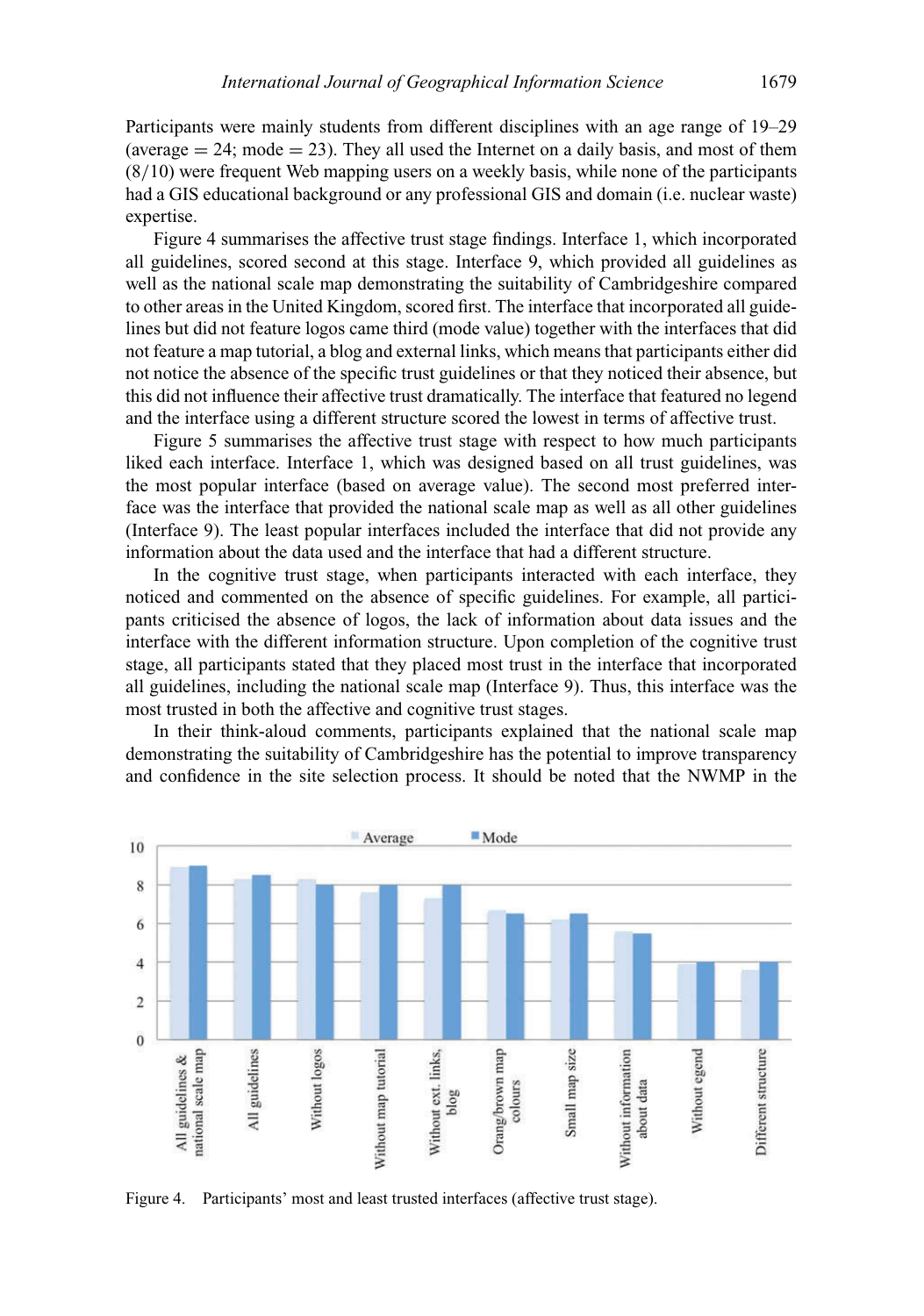![](_page_12_Figure_1.jpeg)

Figure 5. Participants' most and least liked interfaces (affective trust stage).

United Kingdom does not involve an initial screening out of unsuitable areas at a national level; instead, the site selection process will be only undertaken within the administrative boundaries of the communities that expressed an interest in hosting the repository (DEFRA 2008). Based on our findings, and as previously suggested (Hardy and Evans 2007, House of Lords 2007), the government should reconsider this decision, as providing national scale maps to demonstrate the suitability of an area to undergo the site selection process within its administrative boundaries may improve public trust.

The cognitive trust stage further revealed that Interface 1, which incorporated all guidelines, was the second most trusted and the most liked interface. At the end of the cognitive trust stage, the participants were informed of the design implications of each alternative interface in order to effectively comment on the importance of the specific guidelines. Figure 6 summarises these responses. It should be noted that the participants were asked to comment separately on the importance of a blog and external links despite their absence being examined through only one interface.

As Figure 6 illustrates, all participants admitted the importance of providing a legend (*It is impossible to understand a map without a legend*). Nine of the ten participants thought that providing information about data and a bigger map size are also very important trustee attributes (*A bigger map size allows for a better visual interface and it makes me feel like I trust it more*). Providing more than four scales was also considered a very important trustee attribute by eight of the ten participants. The interface with the different structure, which was the least liked during both experimental stages, was criticised as being *confusing*, *boring* and *useless*. Thus, the structure was also considered to be a very important trustee attribute by eight of the ten participants. Seven participants thought that colour is a very important trustee attribute before trusting a map. Only one participant thought that it is not important, yet this participant mentioned *I like the colours of this interface* (orange*/*brown map) *because they appear more relaxing*. On the other hand, other participants criticised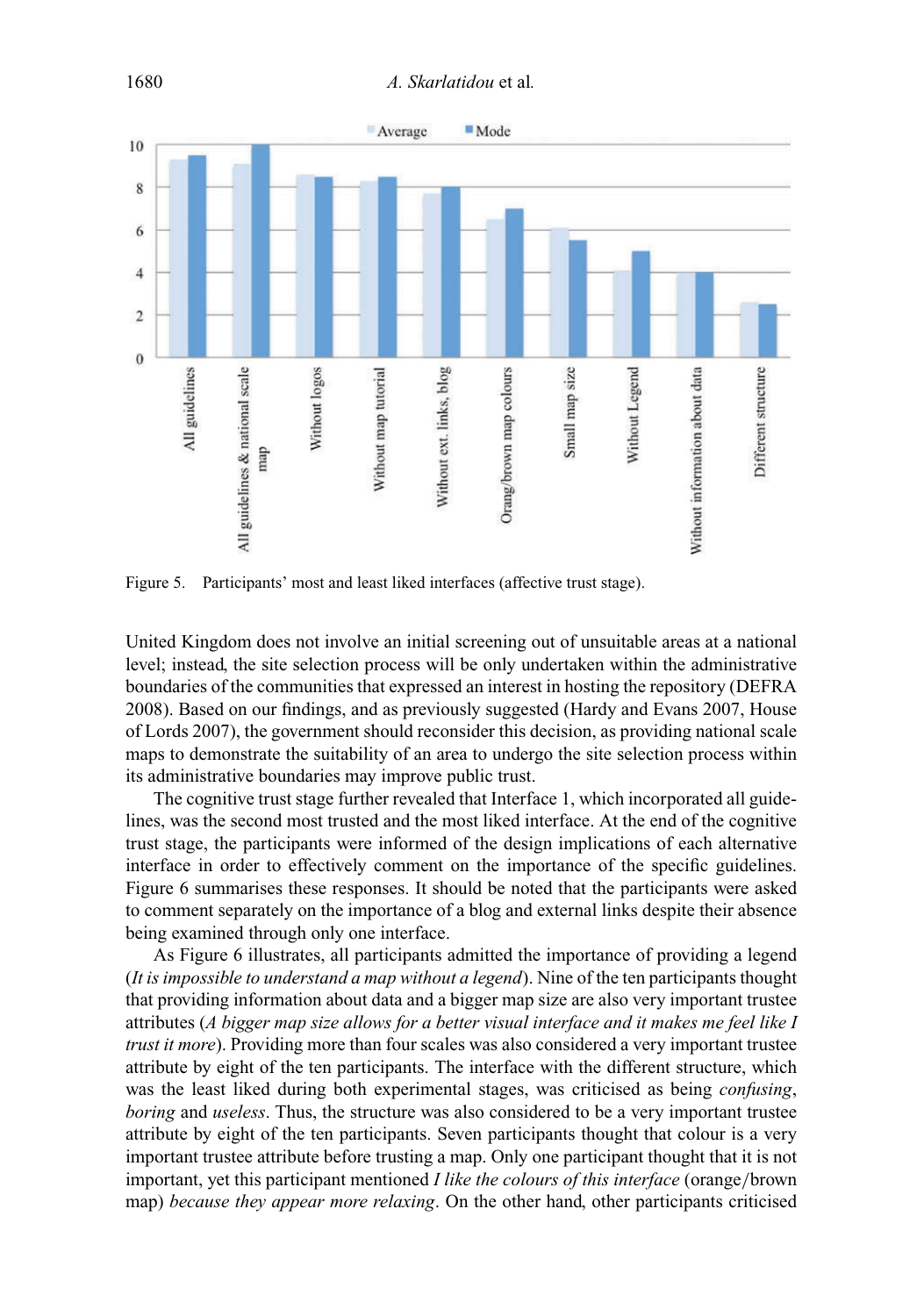![](_page_13_Figure_1.jpeg)

Figure 6. Relative importance of trustee attributes.

the orange*/*brown map (*These colours are not what people usually expect to see on a map*; *It looks unprofessional and I would not trust it*).

With respect to map tutorials, which in the case of the PE-Nuclear tool are used to explain the spatial scenarios, all participants commented that these helped them to understand the maps and seven out of ten thought that it is an important trustee attribute. Five of ten participants thought that the existence of external links is relatively important and another five thought that it is very important. Interestingly, seven of ten participants thought that the existence of logos is very important, although all of them criticised their absence in the cognitive trust stage, despite the fact that the interface that provided no logos scored third for affective trust.

# **6. Summary and conclusions**

Several scholars highlight the importance of trust in the online context. Existing HCI-based studies demonstrate that there are specific trustee attributes which are assessed by end users and provide further evidence that a trust-oriented interface design that aims at improving these trustee attributes can potentially improve users' trust and confidence in using and mainly relying on the application, thus minimising the risk undertaken by the user.

User aspects (e.g. usability) in GIS and Web GIS contexts have been repeatedly identified as factors influencing interaction with these systems. In addition, there are specific Web GIS contexts of use that incorporate risk and uncertainty (e.g. Web GIS applications which engage the public and provide information to support environmental decision making) where a wrong decision to rely on them may have undesirable, or even catastrophic, consequences for end users. Despite the importance of trust in Web GIS, only recently a set of studies examined trust as a user experience aspect that influences interaction with Web GIS and revealed a set of trustee attributes that influence non-experts' trust perceptions. These trustee attributes herein are formulated into a set of trust interface design guidelines, which have five dimensions: graphic, structure, content, functionality and trust cue designs.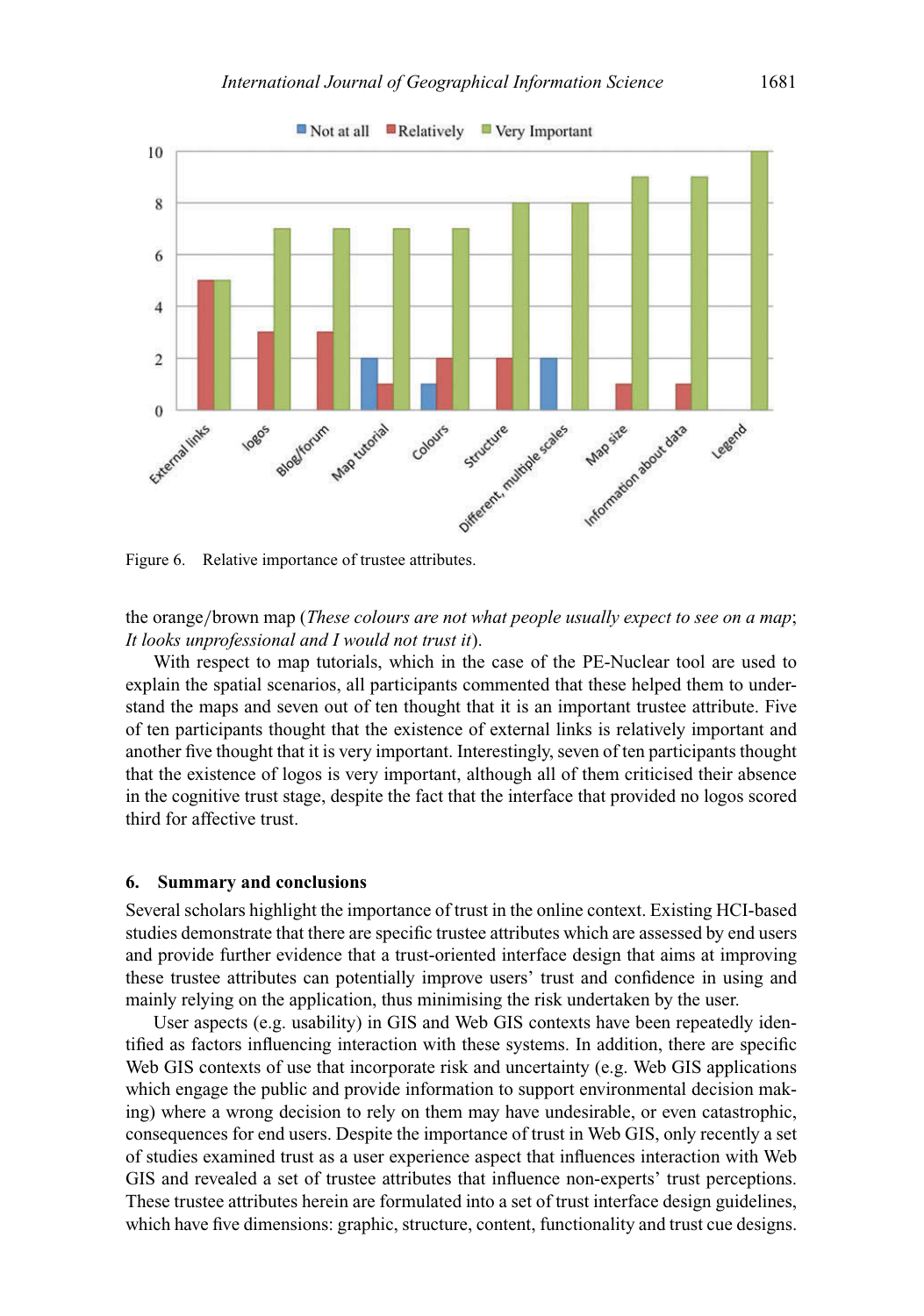The first four dimensions focus on improving the quality of specific trustee attributes of the GIS component and the rest of the application's user interface. For example, the graphic design dimension suggests improving the graphic quality and visualisation of pictures, menus and visited links and the quality of provided maps and legends. Similarly, the structure and content design dimensions refer to trustee attributes that influence the structure and content of the GIS component and the rest of the user interface. The functionality design dimension includes guidelines that refer mainly to the GIS component, such as the use of consistent, unique, easy to recognise and simple to use map functionality. Finally, the trust cue design dimension suggests trust-inducing features that can be used in Web GIS such as providing information about spatial data and map construction issues, and also external links and blogs.

To evaluate the proposed trust guidelines, we used the case of the site selection of a nuclear waste repository in the United Kingdom, as the previous ineffective attempts to locate a nuclear waste repository in the United Kingdom were mainly attributed to a loss of public trust and lack of public understanding on nuclear waste issues (Jacob 1990, Dantico and Mushkatel 1991). While the PE-Nuclear tool has the potential to advance public involvement, it is essential that it is trusted by the end users. Our preliminary (i.e. due to the nature of the experimental approach and the subsequent small population sample) evaluation results demonstrate that non-expert users have the ability to identify trustee attributes and trust cues that are important in the formation of their trust perceptions, if these are incorporated in the application's interface design. This is particularly important considering that as Harvey (2003) previously noted *Trust can be rational or irrational* (p. 30), and there is already evidence from previous studies that if these trustee attributes are not existent or problematic non-experts develop irrational trust perceptions based on elements such as who provides the application or based on unreasonable assumptions that *due to its complexity it should be trustworthy* (Skarlatidou 2012).

This is particularly problematic considering that the only trust cue that is not affectively processed is the logo of the source provider, which means that non-experts may interact with applications of unknown providers, thereby increasing the risk and the consequences that this decision may have. Another finding that highlights the significance of the proposed trust guidelines is that, unlike logos, trustee attributes such as information structure influence affective trust more than cognitive trust, which means that non-experts may decide against using a system at all if its structure is not trusted and*/*or liked. It may thus be concluded that improving trust in Web GIS through interface design can not only improve the overall user experience but can also help users make a confident decision as to whether they want to take any action based on the provided information.

Although the proposed trust guidelines aim to improve specific usability and aesthetical problems that influence trust, they should not be confused with cartographic design principles for effective communication, usability guidelines or guidelines that aim to improve aesthetics. For example, usability guidelines suggest that information about data accuracy should be provided (Nivala *et al.* 2008), yet simply providing this information is not enough. According to the proposed trust guidelines, this information should be directly visible on the map page, ideally located below the map. Another usability guideline suggests that colours should be in harmony (Nivala *et al.* 2008), yet based on our trust guidelines, distinct colour combinations (or shades of blue) should be used to improve trust. Similarly, it has been previously demonstrated, and also supported by our evaluation findings, that the most liked interface design elements are not necessarily the most trusted (Skarlatidou *et al*. 2011c) neither the most usable (Hornbaek *et al.* 2002). This contradicts the findings of previous studies which suggest that beautiful interfaces (or people) are perceived as trustworthy (Dion *et al.* 1972, Fung and Lee 1999).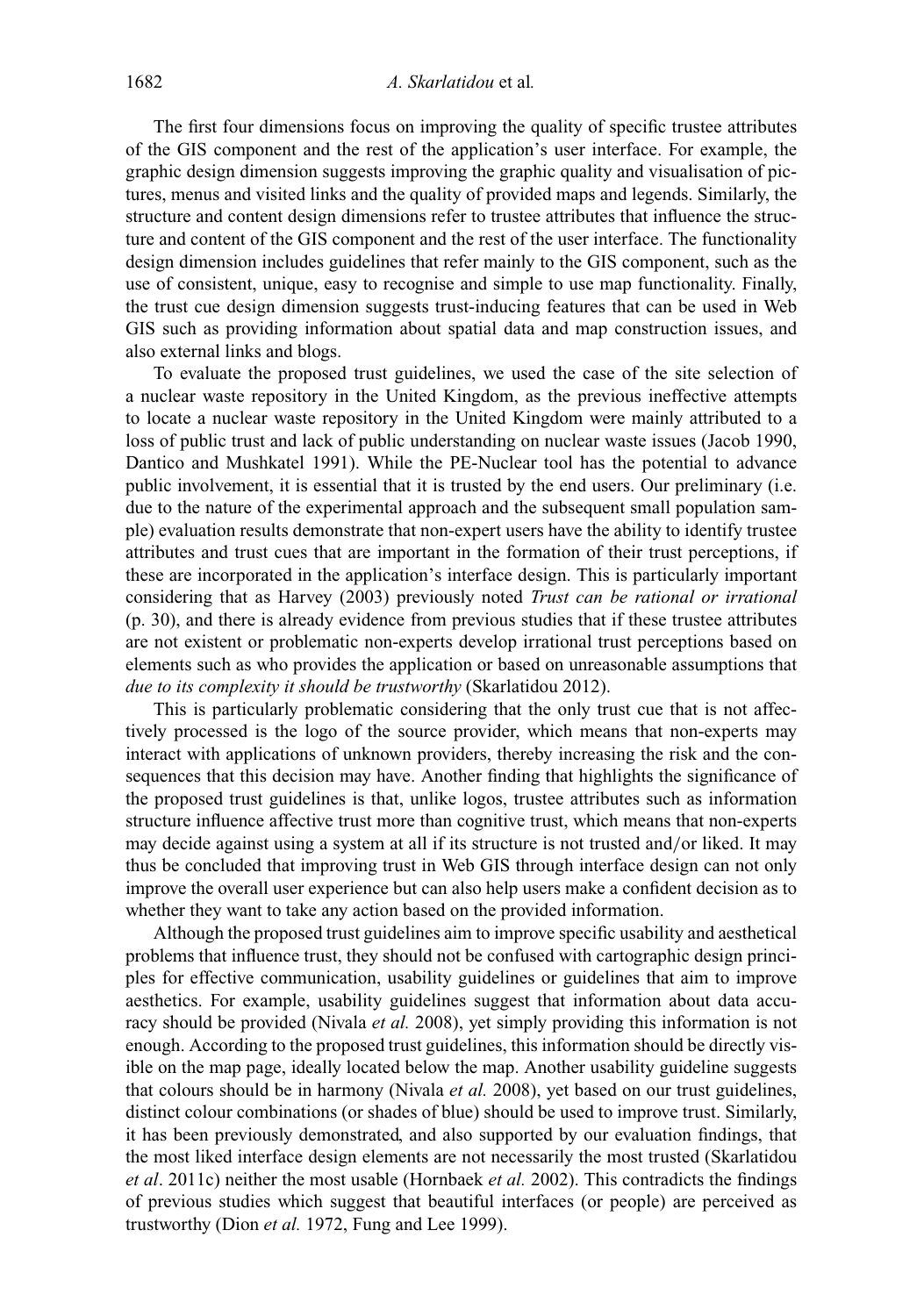It is believed that discussions such as *mystery roads ... and how to drive from China to Japan* on Google Maps (Capriotti 2010) and errors on crime maps for public use (Dominiczak *et al*. 2011) will influence people's propensity to trust Web GIS and their beliefs about these applications. Apart from the general observation, based mainly on the widespread use of Web GIS applications, that people have some faith in them, further research is required to understand the characteristics of different trust propensities and their influence in the formation of people's trust perceptions. Moreover, further research is required to extend the proposed trust-oriented interface design to other Web GIS contexts of use, such as crime and health where there is also a need to rely on these systems and where there is also risk and uncertainty. Such an investigation would not only support the identification of possibly additional trustee attributes but could also provide the basis for evaluating the trust guidelines using a wider population sample of non-expert users. Future investigations should be extended to include additional forms of visualisation (e.g. graphs, charts and maps viewed on 3D and even 4D displays) which may have different trust implications for non-experts users.

Finally, our findings reveal the obligation of the GIS research community and Web GIS developers to identify ways for the dissemination of spatial information that focus on protecting end users from improperly relying on incorrect or misleading information. It should be clear by now that the proposed trust guidelines suggest the improvement of trustee attributes, as these are identified by mainly non-expert users. It is not our intention to devalue the importance of research that emphasises on data accuracy, metadata and visualisation of data quality issues (e.g. Fisher 1993, 1994, MacEachren *et al.* 2005) and which may also influence trust and thus should be also considered by Web GIS developers. Yet as previous studies have already demonstrated the significance of such issues as 'fitness for use' and 'appropriateness of data' (Duckham 2002), we believe that the proposed trust guidelines have the potential to improve, as a user-oriented approach, non-expert interaction with GIS representations of public interest issue.

#### **Acknowledgements**

This work was funded by the Engineering and Physical Sciences Research Council (EPSRC) Doctoral Prize scheme.

### **Notes**

- 1. http://maps.environment-agency.gov.uk/wiyby/wiybyController?ep=maptopics&lang=e
- 2. http://services.defra.gov.uk/wps/portal/noise
- 3. http://www.apho.org.uk/default.aspx?QN=P\_HEALTH\_PROFILES
- 4. http://maps.met.police.uk/
- 5. http://www.ccg.leeds.ac.uk/teaching/nuclearwaste/
- 6. http://www.londonair.org.uk/london/asp/default.asp
- 7. http://www.londonprofiler.org/
- 8. http://hps.org/publicinformation/ate/cat29.html

# **References**

Capriotti, B., 12 October 2010. Do you trust Google maps to get you there? Mystery roads, the slowest routes and how to drive from China to Japan. *The Philly Post* [online]. Available from: http://blogs.phillymag.com/the\_philly\_post/2010/12/10/do-you-trust-google-maps-to-getyou-there/ [Accessed 25 November 2010].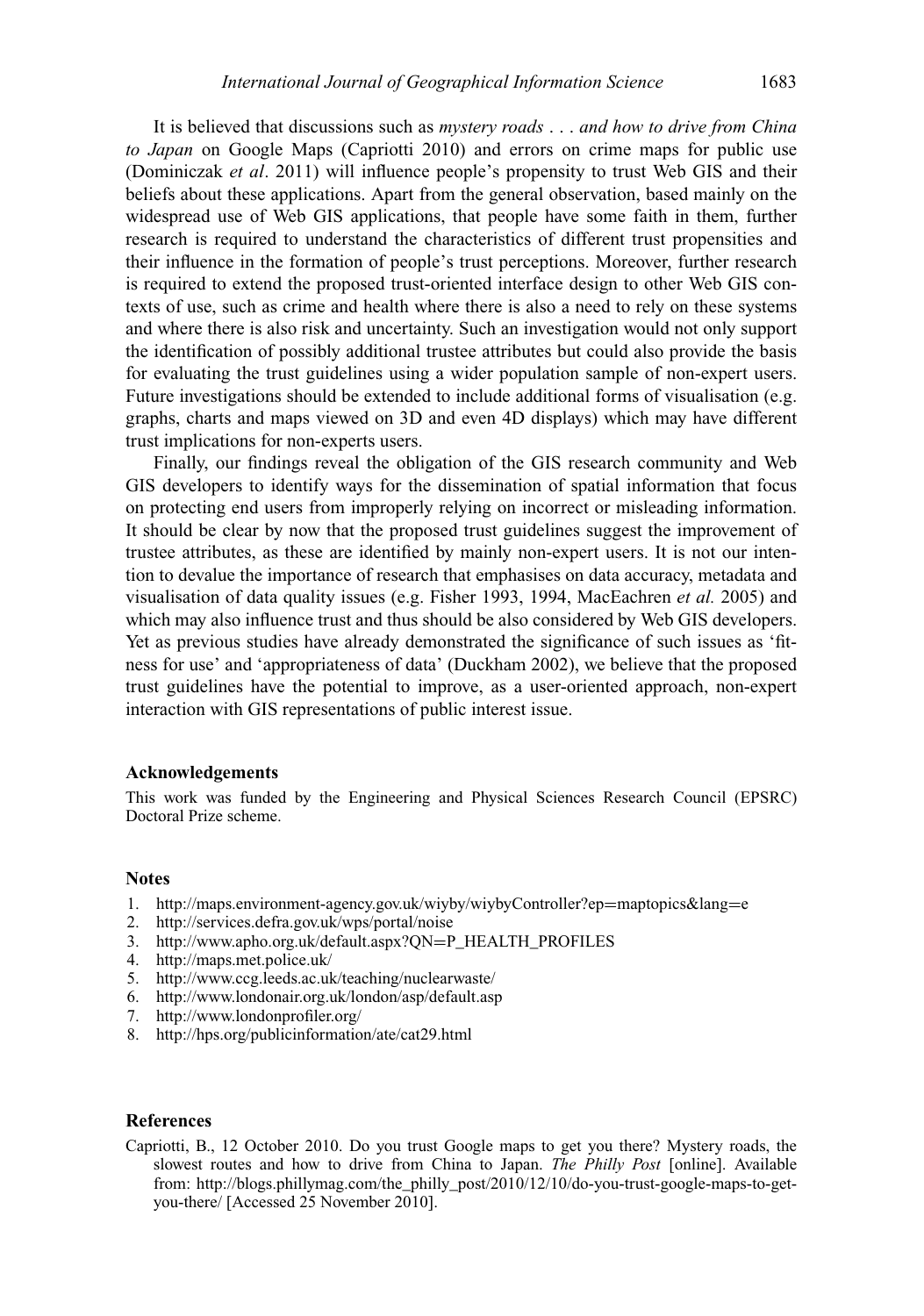- Carver, S., 2001. The future of participatory approaches using geographic information: developing a research agenda for the 21st century. *URISA Journal*, 15 (1), 61–71.
- Chopra, K. and Wallace, W.A., 2003. Trust in electronic environments. *In*: *Proceedings of the 36th annual Hawaii international conference on system sciences*, 6–9 January 2003, Hawaii, USA, 331–340.
- Coleman, S. and Gøtze, J., 2001. Bowling together: online public engagement in policy deliberation [online]. Available from: http://www.acteurspublics.com/files/epublic/pdf/scoleman-jgotzebowling-together.pdf [Accessed 28 Jan 2013]
- Dantico, M.K. and Mushkatel, A.H., 1991. Public opposition to the siting of the high-level nuclear waste repository: the importance of trust. *Policy Studies Review*, 10 (4), 180–194.
- DEFRA Department for Environment, Food and Rural Affairs, 2008. *Managing radioactive waste safely: a framework for implementing geological disposal*. A White Paper by DEFRA, BERR and the devolved administrations for Wales and Northern Ireland (CM 7386). London: TSO.
- Dion, K., Berscheid, E., and Walster, E., 1972. What is beautiful is good. *Journal of Personality and Social Psychology*, 24, 285–290.
- Dominiczak, P. and Parsons, R., 2 February 2011. Anger on the quiet streets that website branded crime hotspots. *Evening Standard*, 25.
- Duckham, M., 2002. A user-oriented perspective of error-sensitive GIS development. *Transactions in GIS*, 6 (2), 179–193.
- Egger, F.N., 2001. Affective design of e-commerce user interface: how to maximize perceived trustworthiness. *In*: *Proceedings of the international conference on affective human factors design*, 27–29 June 2001, Singapore, 317–324.
- Evans, A., Kingston, R. and Carver, S. 2004. Democratic input into the nuclear waste disposal problem: the influence of geographical data on decision making examined through a Web-based GIS. *Journal of Geographical Systems*, 6 (3), 117–132.
- Fisher, P., 1993. Visualising uncertainty in soil maps by animation. *Cartographica*, 30, 20–27.
- Fisher, P., 1994. Hearing the reliability in classified remotely sensed images. *Cartography and Geographic Information Systems*, 21, 31–36.
- Fogg, B.J., 2003. *Persuasive technology: using computers to change what we think and do*. San Francisco, CA: Morgan Kaufmann.
- Fung, R.K. and Lee, M.K., 1999. EC-trust (trust in electronic commerce): exploring the antecedent factors. *In*: W.D. Haseman and D.L. Nazareth, eds. *Proceedings of the fifth American conference on information systems*, 3–15 August 1999, Milwaukee, USA, 517–519.
- Grabner- Kräuter, S. and Kaluscha, E.A., 2003. Empirical research in on-line trust: a review and critical assessment. *International Journal of Human-Computer Studies*, 58 (6), 783–812.
- Haklay, M., Singleton, A., and Parker, C., 2008. Web mapping 2.0: the neogeography of the GeoWeb. *Geography Compass*, 2 (6), 2011–2039.
- Hardy, J. and Evans, N., 2007. UK long term nuclear waste management: next steps? A report of the Loughborough University workshop. Loughborough University, UK, 6–7 November 2006. Loughborough: Victoire Cambridge Printers.
- Harvey, F., 2003. Developing geographic information infrastructures for local government: the role of trust. *Canadian Geographer*, 47 (1), 28–36.
- Hewett, T.T., *et al*., eds., 1992. *ACM SIGCHI curriculum for human-computer interaction*. New York: ACM.
- Hornbaek, K., Bederson, B., and Plaisant, C., 2002. Navigation patterns and usability of zoomable user interfaces with and without an overview. *ACM Transactions on Computer-Human Interaction*, 9 (4), 362–389.
- House of Lords, 2007. *Radioactive waste management: an update. Report with evidence*. Science and Technology Committee (HL Paper 109). London: TSO.
- Jacob, G., 1990. *Site unseen: the politics of siting a nuclear waste repository*. PA: University of Pittsburgh Press.
- Kini, A. and Choobineh, J., 1998. Trust in electronic commerce: definition and theoretical considerations. *In*: *Proceedings of 31st Hawaii international conference on system sciences*, 06–09 January 1998, 4, Kohala Coast, 51–61.
- Lee, J.D. and See, K.A., 2002. Trust in computer technology and the implications for design and evaluation. *In*: C. Miller, ed. *Etiquette for human-computer work: technical report (FS-02-02)*. Menlo Park, CA: American Association for Artificial Intelligence, 20–25.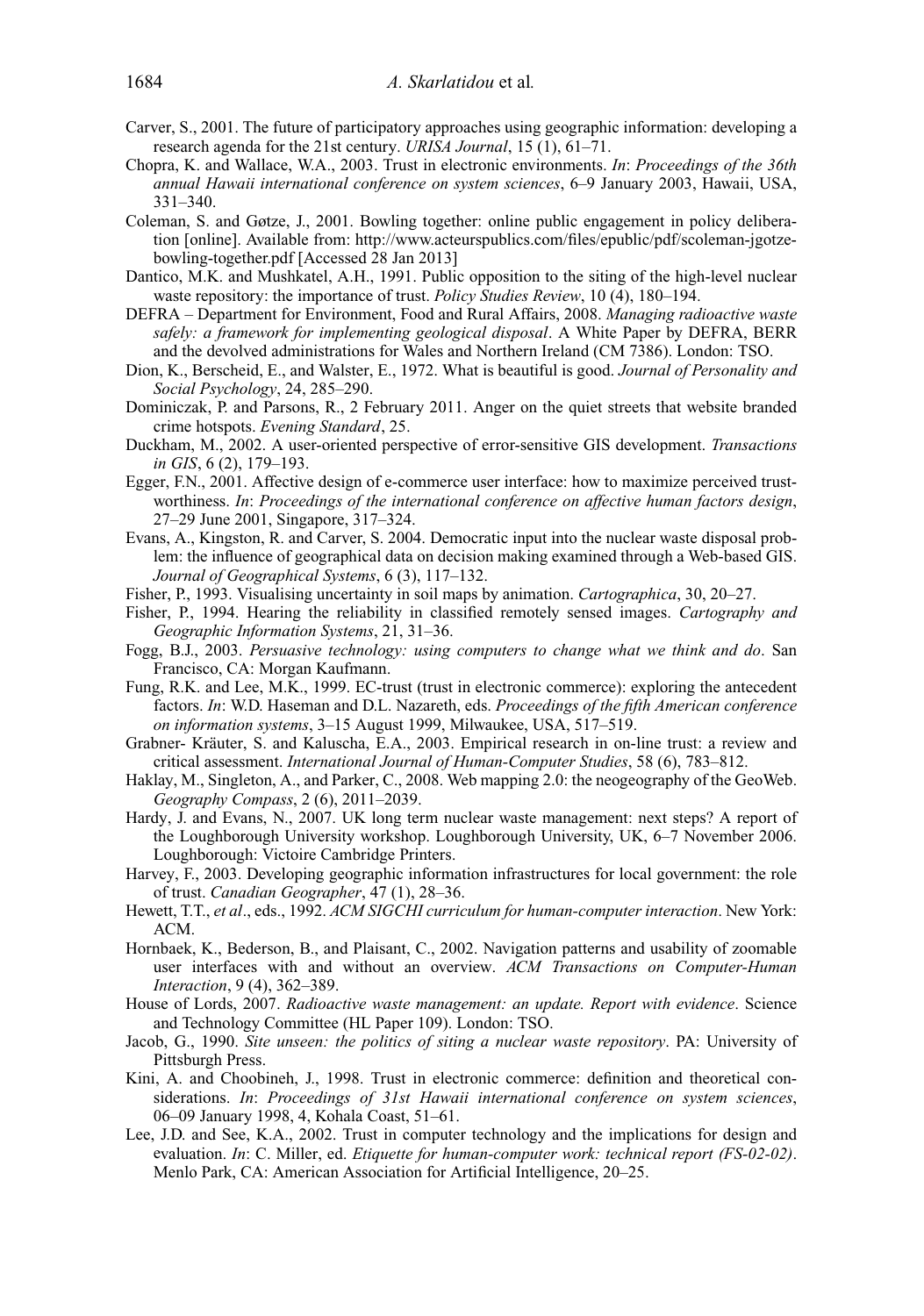- MacEachren, A., *et al*., 2005. Visualizing geospatial information uncertainty: what we know and what we need to know. *Cartography and Geographic Information Science*, 32 (3), 139–160.
- McKnight, D.H., Choudhury, V., and Kacmar, C., 2002. The impact of initial trust on intentions to transact with a website: a trust building model. *Journal of Strategic Information Systems*, 11 (3–4), 297–323.
- Miller, C., 2006. A beast in the field: the Google maps mashup as GIS. *Cartographica*, 41, 187–199.
- Monmonier, M., 1996. *How to lie with maps*. Chicago and London: The University of Chicago Press. Nivala, A.M., Brewster, S., and Sarjakoski, L.T., 2008. Usability evaluation on web mapping sites.
- *The Cartographic Journal*, 45 (2), 129–138.
- Nyerges, T.L., 1993. How do people use geographical information systems? *In*: D. Medyckyj-Scott and H.M. Hearnshaw, eds. *Human factors in geographical information systems*. London: Bellhaven Press, 37–50.
- Riegelsberger, J., Sasse, M.A., and McCarthy, J.D., 2003. Shiny, happy people building trust? Photos on e-commerce websites and consumer trust. *In*: *Proceedings of CHI'03, human factors in computing systems*, 121–128.
- Shapiro, S.P., 1987. The social control of impersonal trust. *American Journal of Sociology*, 93 (3), 623–658.
- Shneiderman, B., 2000. Designing trust into online experiences. *Communication of the ACM*, 43 (12), 57–59.
- Sieber, R., 2006. Public participation geographic information systems: a literature review and framework. *Annals of the Association of American Geographers*, 96 (3), 491–507.
- Skarlatidou, A., 2012. *Trust in web geographical information systems for public engagement*. Unpublished Eng.D. Thesis. University College London.
- Skarlatidou, A., Cheng, T., and Haklay, M., 2012. What do lay people want to know about the disposal of nuclear waste? A mental model approach to the design and development of an online risk communication. *Journal of Risk Analysis*, 32 (9), 1496–1511.
- Skarlatidou, A., Haklay, M., and Cheng, T., 2010a. Preliminary investigation of Web GIS trust: the example of the 'WIYBY' website. *In*: *Proceedings of joint international conference on theory, data handling and modelling in geospatial information science*, 26–28 May 2010, Hong Kong.
- Skarlatidou, A., *et al*., 2010b. Trust in Web GIS: a preliminary investigation of the environment agency's WIYBY website with non-expert users. *In*: *Proceedings of the 18th annual conference of GIS research*, 14–16 April 2010, London, UK, 439–446.
- Skarlatidou, A., Haklay, M., and Cheng, T., 2011a. Trust in Web GIS: the role of the trustee attributes in the design of trustworthy Web GIS applications. *International Journal of GIScience*, 25 (12), 1913–1930.
- Skarlatidou, A., *et al*., 2011b. Investigating non-experts trust perceptions in spatial decision support systems for public use. *In*: *Association of American Geographers Annual Meeting*. Seattle, 12–15 April 2011.
- Skarlatidou, A., *et al*., 2011c. Understanding the influence of specific Web GIS attributes in the formation of non-experts' trust perceptions. *In*: *Advances in cartography and GIScience selection from ICC 2011*. Paris: Springer, 219–238.
- Steinmann, R., Krek, A., and Blaschke, T., 2004. Analysis of online public participatory GIS applications with respect to the differences between the US and Europe. *In*: *24th urban data management symposium*, 27–29 October 2004, Venice, Italy.
- Steinmann, R., Krek, A., and Blaschke, T., 2005. Can online map-based applications improve citizen participation? *In*: M. Böhler, J. Gamper, W. Polasek and M. Wimmer, eds. *Lecture notes in computer science*. Heidelberg: Springer, 25–35.
- Travis, A. and Mulholland, H., 2011. Online crime maps crash under weight of 18 million hits an hour. *The Guardian*. Available from: http://www.guardian.co.uk/uk/2011/feb/01/online-crimemaps-power-hands-people [Accessed 8 March 2011].
- Unwin, D., 2005. Fiddling on a different planet. *Geoforum*, 36 (6), 681–684.
- Wang, Y.D. and Emurian, H.H., 2005. An overview of online trust: concepts, elements, and implications. *Computers in Human Behaviour*, 21 (11), 105–125.
- Wong, S. and Chua, Y.L., 2001. Data intermediation and beyond: issues for web-based PPGIS. *Cartographica*, 38 (3&4), 63–80.
- Zimmermann, P., *et al*., 2003. Affective computing a rationale for measuring mood with mouse and keyboard. *International Journal of Occupational Safety and Ergonomics*, 9 (4), 539–551.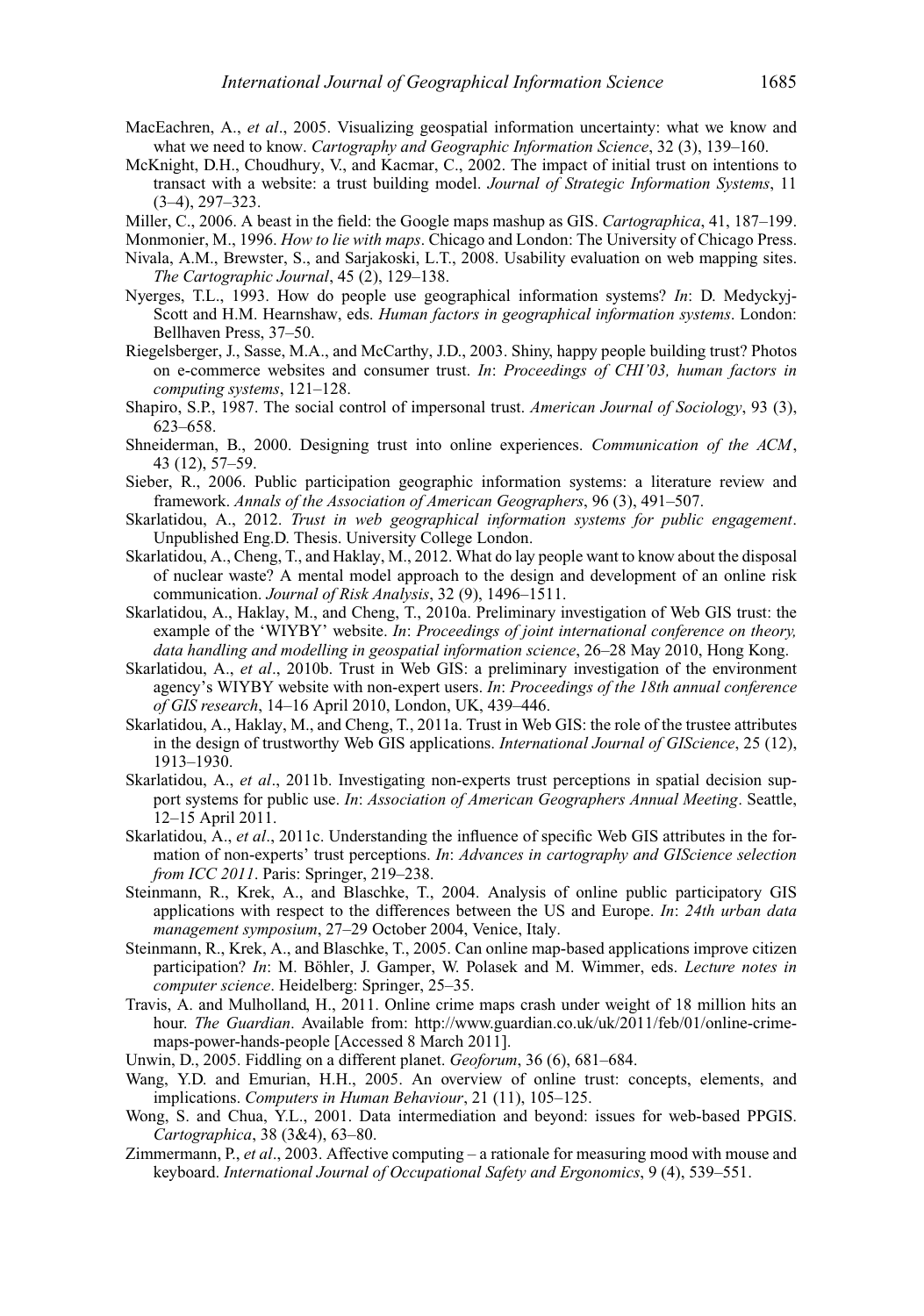# **Appendix**

| Table A1. | Trust guidelines for user interface. |  |  |
|-----------|--------------------------------------|--|--|
|-----------|--------------------------------------|--|--|

|                          | Graphic design                                                                                                                                                                                                                                                                                                                                                                                                                                                                        | Structure design                                                                                                                                                                                                                                                                                                                                                                                                                                                                                                                                                                                                                                                         | Content design                                                                                                                                                                                                                                                                                                                                                                                                                                                                                                                                                                                                                                                      | Functionality<br>design                           |
|--------------------------|---------------------------------------------------------------------------------------------------------------------------------------------------------------------------------------------------------------------------------------------------------------------------------------------------------------------------------------------------------------------------------------------------------------------------------------------------------------------------------------|--------------------------------------------------------------------------------------------------------------------------------------------------------------------------------------------------------------------------------------------------------------------------------------------------------------------------------------------------------------------------------------------------------------------------------------------------------------------------------------------------------------------------------------------------------------------------------------------------------------------------------------------------------------------------|---------------------------------------------------------------------------------------------------------------------------------------------------------------------------------------------------------------------------------------------------------------------------------------------------------------------------------------------------------------------------------------------------------------------------------------------------------------------------------------------------------------------------------------------------------------------------------------------------------------------------------------------------------------------|---------------------------------------------------|
| <b>User</b><br>interface | 1. The menu should<br>match popular menu<br>visualisations<br>2. The graphical user<br>interface elements<br>should offer<br>affordance and<br>should comply with<br>Internet standards<br>(e.g. visualisation of<br>links should match<br>expected colour<br>codes and<br>visualisation<br>patterns)<br>3. The visualisation of<br>interface design<br>features should be<br>consistent<br>throughout the<br>Website<br>4. Use high-quality<br>graphics to impart<br>professionalism | 1. Group the menu<br>and content in a<br>logical manner<br>(information should)<br>be easy to find; the<br>menu should<br>effectively<br>communicate<br>Website's contents)<br>2. Provide hyperlinks<br>to increase<br>accessibility of<br>information from<br>different pages<br>3. Textual information<br>on different pages<br>should be grouped<br>effectively and<br>should be relevant<br>to the context<br>4. Titles, headings and<br>subheadings should<br>be meaningful and<br>should help with<br>skipping<br>paragraphs<br>(especially if<br>textual information<br>is too long)<br>5. Provide a site map<br>6. Provide a menu<br>item for the GIS<br>element | 1. Vocabulary should<br>be easy to<br>understand or<br>should be explained<br>2. Explain scientific<br>terms and provide<br>interactivity options<br>(e.g. hyperlinks,<br>pop-up messages)<br>so that people can<br>refer to them easily<br>3. Run frequent<br>updates<br>4. Error messages<br>should be<br>communicated in<br>non-technical terms<br>5. Support both<br>domain experts'<br>and novices' needs<br>(e.g. in case an<br>expert user expects<br>additional<br>information,<br>provide external<br>links previously<br>inspected for<br>reliability<br>purposes)<br>6. Provide guidance<br>and documentation<br>for system's novice<br>and expert users | 1. Fix broken<br>links or<br>'Not Found'<br>pages |

Table A2. Trust guidelines for GIS component.

|                    | Graphic design                                                                                                                                                                               | Structure design                                                                          | Content design                                                                           | Functionality<br>design               |
|--------------------|----------------------------------------------------------------------------------------------------------------------------------------------------------------------------------------------|-------------------------------------------------------------------------------------------|------------------------------------------------------------------------------------------|---------------------------------------|
| GIS com-<br>ponent | 1. Colour combinations 1. Always provide a<br>should be effective;<br>use distinct colours<br>(e.g. red/blue/green)<br>or alternatively<br>shades of blue:<br>consider colour<br>deficiency) | legend to explain<br>map features (even<br>when the map is<br>considered to be<br>simple) | 1. Information about<br>spatial features<br>should be easy to<br>access from map<br>page | 1. Ensure<br>browser<br>compatibility |

(*Continued*)